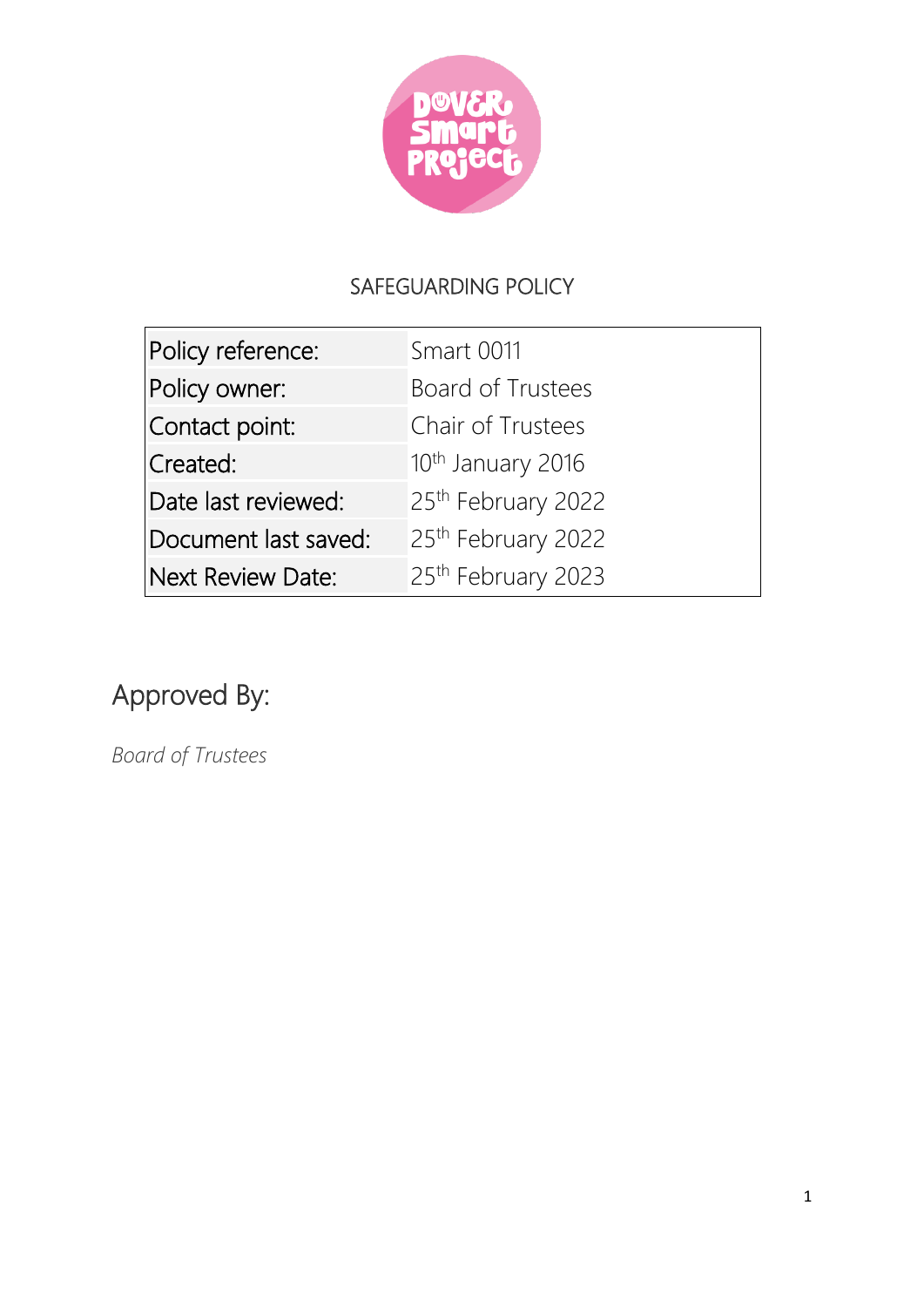

## SAFEGUARDING POLICY

This is a core policy that forms part of the induction for all staff. It is a requirement that all members of staff have access to this policy and sign to say they have read and understood its contents.

#### Designated Safeguarding Lead

Name: Dawn Maddison Phone/email: 07847 279376 mail@doversmartproject.co.uk

## Deputy Designated Safeguarding Lead

| Name:        | Laura Graham                              |
|--------------|-------------------------------------------|
| Phone/email: | 07854 488805 mail@doversmartproject.co.uk |

#### Trustee/Senior Lead for Safeguarding and Child Protection

Name: Donna Marriott Phone/email: 07920 52656[0donnamarriott29@gmail.com](mailto:donnamarriott29@gmail.com)

#### NSPCC Helpline 0808 800 5000

Social Services (Central Referral Unit): Monday to Friday, 8.30am to 5pm 03000 416 161 [social.services@kent.gov.uk](mailto:social.services@kent.gov.uk) Out of hours 03000 419191

We are committed to reviewing our policy and good practice annually.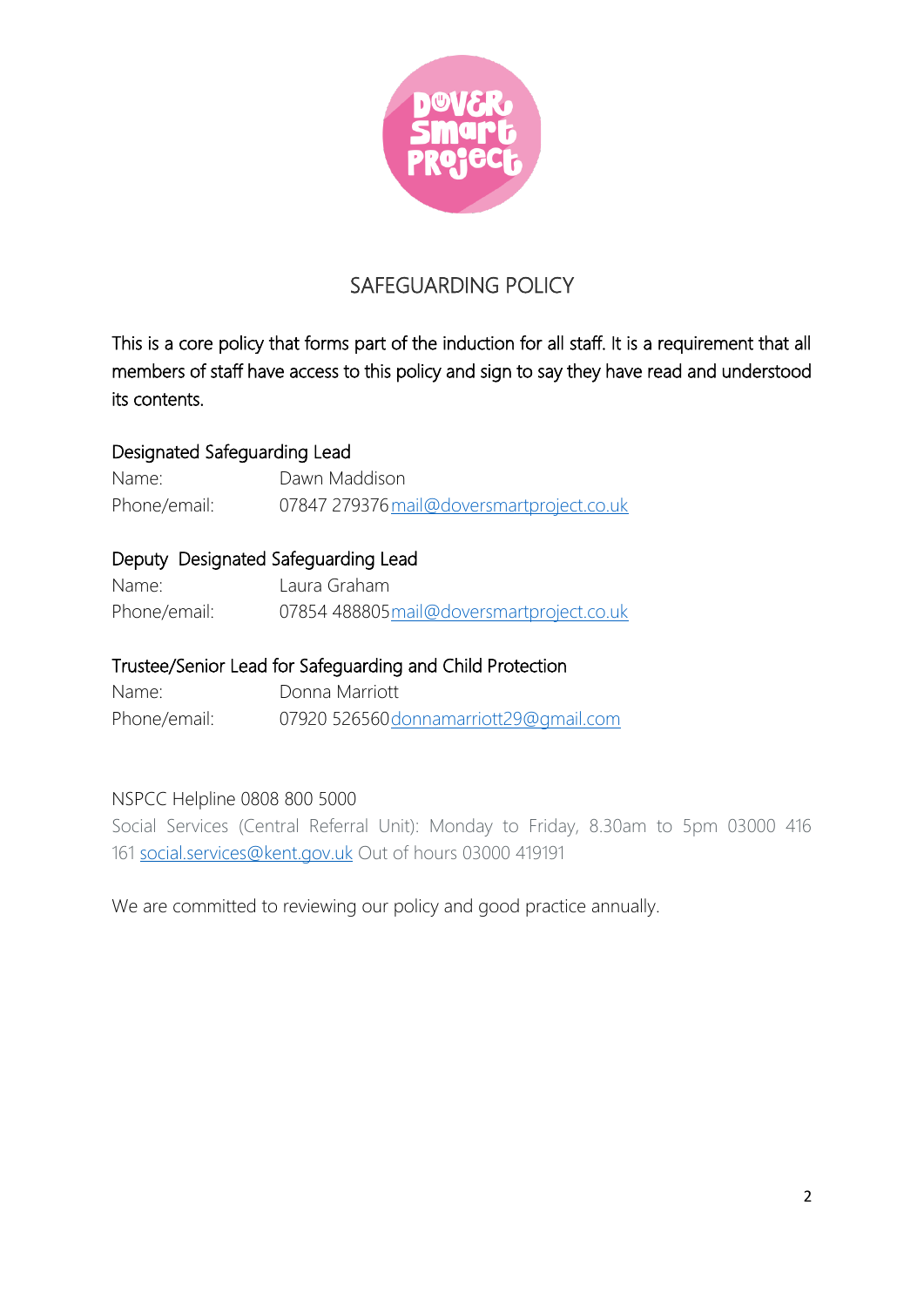

## Introduction and Ethos

• Dover Smart Project recognise our responsibility to safeguard and promote the welfare of all children and vulnerable adults. Safeguarding is everybody's responsibility and all those directly connected (staff, volunteers, Trustees, senior management, parents, families) are an important part of the wider safeguarding system for children / vulnerable adults, and have an essential role to play in making our Smart community safe and secure.

• Our approach at Dover Smart Project is driven by a number of principles which are informed by relevant legislation, guidance and national bets practice.

• Staff working with children / vulnerable adults at Dover Smart Project are advised to maintain an attitude of 'it could happen here' where safeguarding is concerned.

• We believe that the best interests of children / vulnerable adults always come first. All children (defined as those up to the age of 18) and vulnerable adults have a right to be heard and to have their wishes and feelings taken into account and all children / vulnerable adults regardless of age, gender, ability, culture, race, language, religion or sexual identity, have equal rights to protection.

• Dover Smart Project recognises the importance of providing an ethos and environment that will help children / vulnerable adults to be safe and feel safe. Our ethos in Dover Smart Project is that children / vulnerable adults are respected and encourage to talk openly, and that all our staff understand safe professional practice and adhere to our safeguarding policies.

- Our core safeguarding principles are:
	- Prevention

Positive, supportive, safe culture and safer recruitment procedures.

Protection

Following the agreed procedures, ensuring all staff are trained and supported to recognise and respond appropriately and sensitively to safeguarding concerns. Support

For all children / vulnerable adults, parents and staff

Working with parents and other agencies

To ensure timely, appropriate communications and actions are undertaken when safeguarding concerns arise.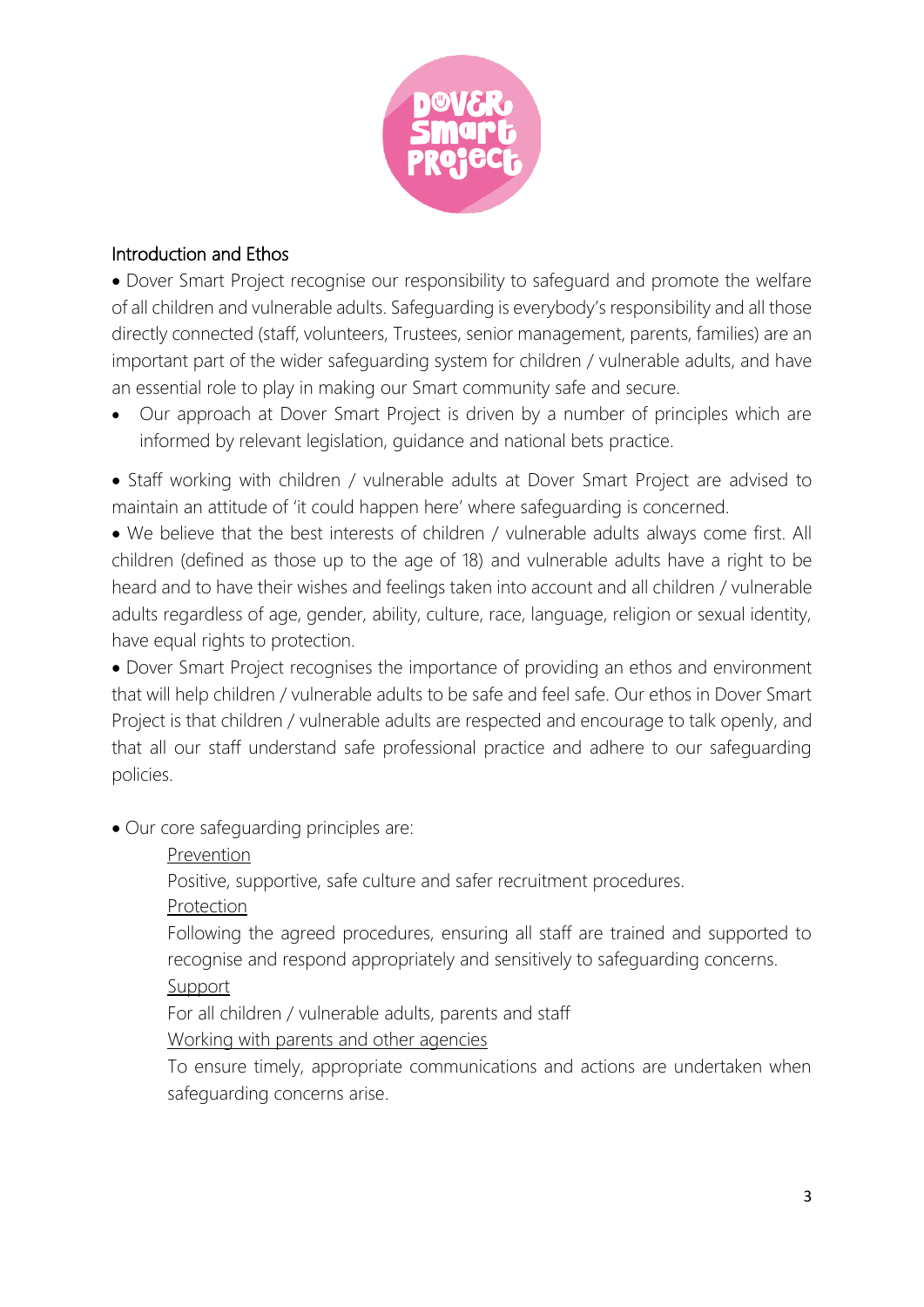

• Dover Smart Project expect that if any member of our community has a safeguarding concern about any child or adult, they should act, and act immediately.

• The procedures contained in this policy apply to all staff, including senior managers, e Trustees, temporary or third-party agency staff and volunteers.

## Policy Context

This policy has been developed in accordance with the principles established by the Children Acts 1989 and 2004 and has due regard to the related guidance. This includes:

- o DfE Keeping Children Safe in Education 2021 (KCSIE)
- o Working Together to Safeguard Children 2018 (WTSC)
- o Ofsted: Education Inspection Framework'
- o Framework for the Assessment of Children in Need and their Families 2000
- o Kent and Medway Safeguarding Children Procedures (Online)
- o Early Years and Foundation Stage Framework 2021 (EYFS)

## Definition of Safeguarding

- Working Together to Safeguard Children (2018) states that safeguarding and promoting the welfare of children is defined as:
	- o protecting children from maltreatment.
	- o preventing impairment of children's mental and physical health or development.
	- o ensuring that children grow up in circumstances consistent with the provision of safe and effective care; and
	- o taking action to enable all children to have the best outcomes.
- It also reminds us that safeguarding "*is everyone's responsibility" and e*veryone who comes into contact with children and families has a role to play. Everyone should consider wider environmental factors in a child's life that may be a threat to their safety and/or welfare.
- Dover Smart Project acknowledge that safeguarding includes a wide range of specific issues including (but not limited to):
	- o Abuse and neglect
	- o Bullying, including cyberbullying
	- o Children with family members in prison
	- o Children Missing Education (CME)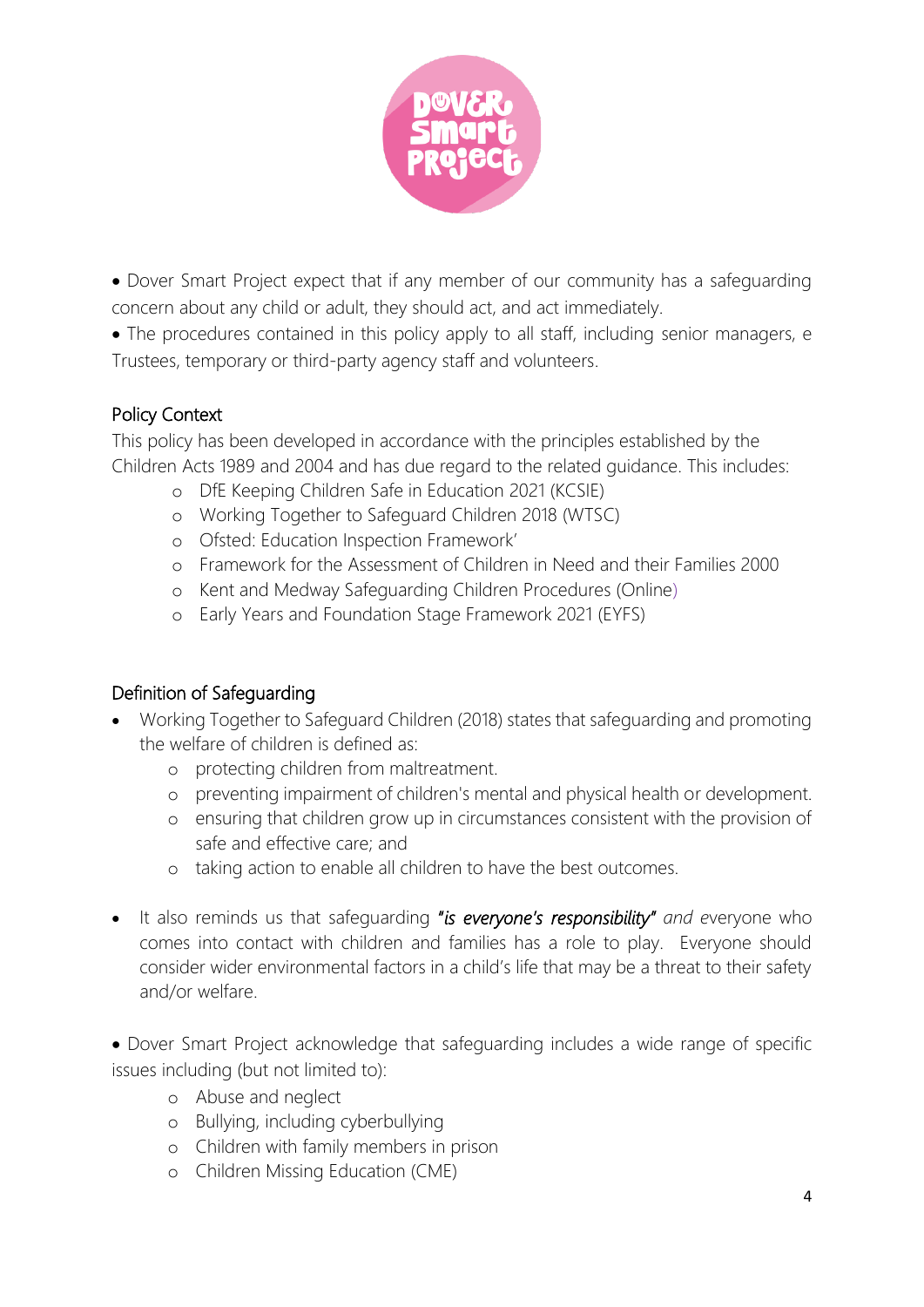

- o Child missing from home or care
- o Child Sexual Exploitation (CSE)
- o Child Criminal Exploitation (CCE)
- o Contextual safeguarding (risks outside the family home)
- o County lines and gangs
- o Domestic abuse
- o Drugs and alcohol misuse
- o Fabricated or induced illness
- o Faith abuse
- o Gender based abuse and violence against women and girls
- o Hate
- o Homelessness
- o Human trafficking and modern slavery
- o Mental health
- o Nude or semi-nude image sharing, aka youth produced/involved sexual imagery or "Sexting"
- o Online safety
- o Peer on peer abuse
- o Preventing radicalisation and extremism
- o Private fostering
- o Relationship abuse
- o Serious violence
- o Sexual violence and sexual harassment
- o So-called 'honour-based' abuse, including Female Genital Mutilation (FGM) and forced marriage
- o Upskirting
- Annex B of ['Keeping Children Safe in Education'](https://www.gov.uk/government/publications/keeping-children-safe-in-education--2) (KCSIE) contains important additional information about specific forms of abuse and safeguarding issues. Staff at the setting who work directly with children will read this annex.
- If staff have any concerns about a child's welfare, they should act on them immediately. They should follow this policy and speak to the Designated Safeguarding Lead (or deputy).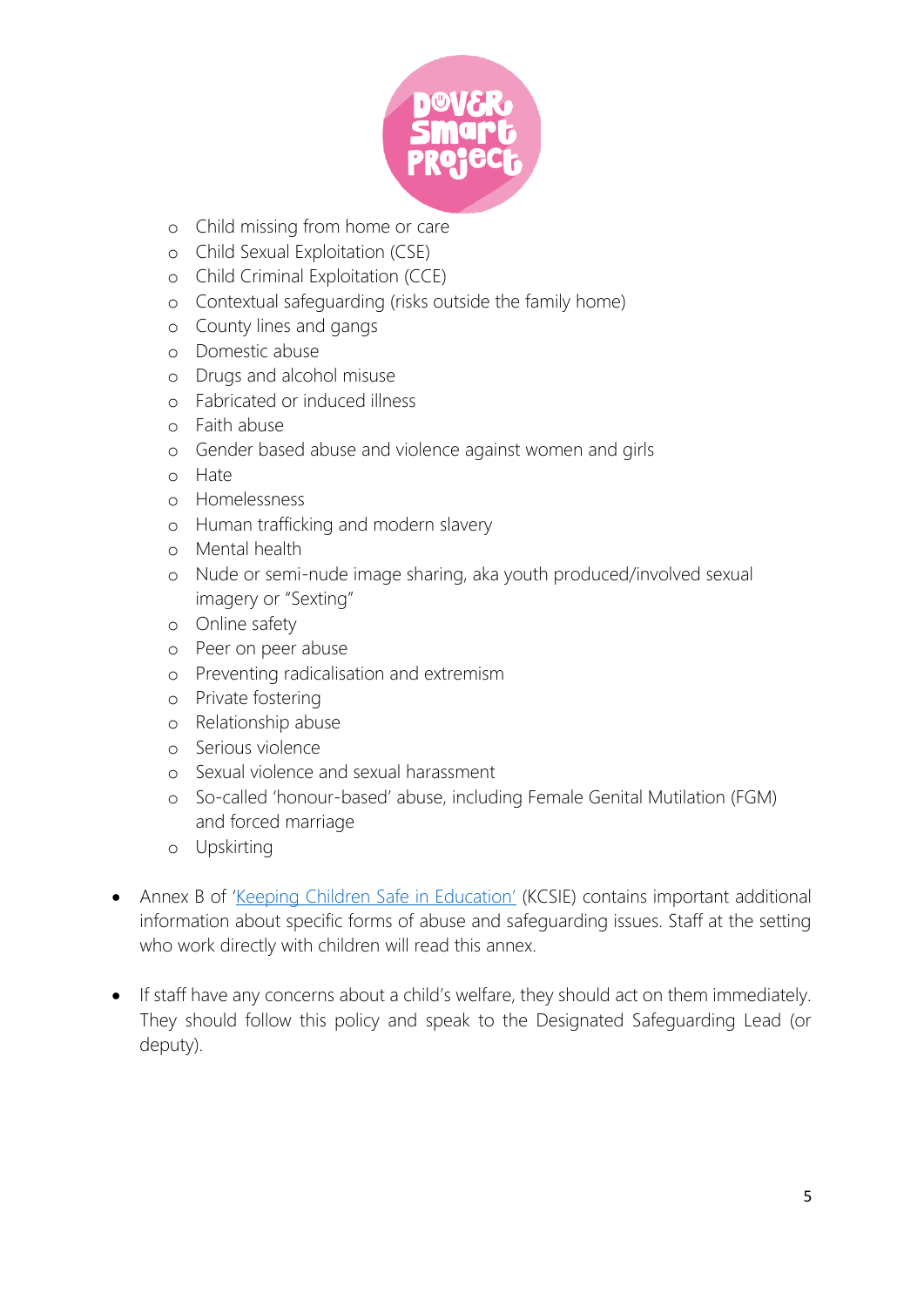

## Policy Compliance, Monitoring and Review

• Dover Smart Project will review this policy at least annually. The policy will be revised following any national or local policy updates, any local child / adult protection concerns and/or any changes to our procedures.

• All staff (including temporary staff and volunteers) will be provided with a copy of this policy.

• Parents/carers can obtain a copy this Policy and other related policies on request. Additionally, our policies can be viewed via the website www.doversmartproject.co.uk and

• The policy forms part of our business continuity plan and will be reviewed annually by the Trustee Board which has responsibility for oversight of safeguarding and child protection systems.

• The Designated Safeguarding Lead will ensure regular reporting on safeguarding activity and systems to the Trustee Board. The Trustee Board will not receive details of individual's situations or identifying features of families as part of their oversight responsibility.

## Key Responsibilities

• The Trustee Board have read and will follow this policy.

• Dover Smart Project has a nominated trustee for safeguarding. They will support the DSL and have oversight in ensuring that Dover Smart Project has an effective policy which interlinks with other related policies; that agreed procedures are in place and being followed; and that the policies are reviewed at least annually and when required.

• The Trustee Board and Leadership Team will ensure that the Designated Safeguarding Lead is supported in their role.

## Designated Safeguarding Lead (DSL)

• Dover Smart Project has appointed a member of the Leadership Team as the Designated Safeguarding Lead (DSL). Additionally, Dover Smart Project has appointed a Deputy DSL who will have delegated responsibilities and act in the DSL's absence. Names of these safeguarding officers are shown at the beginning of this policy.

• The DSL has overall responsibility for the day-to-day oversight of safeguarding and child protection systems in the organisation. Whilst the activities of the DSL may be delegated to the deputy, the ultimate lead responsibility for safeguarding and child protection remains with the DSL and this responsibility will not be delegated.

• The DSL will undergo appropriate and specific training to provide them with the knowledge and skills required to carry out their role. Deputy DSL's are trained to the same standard as the DSL. The DSL and any deputy DSL's training will be updated formally every two years, but their knowledge and skills will be updated through a variety of methods at regular intervals and at least annually.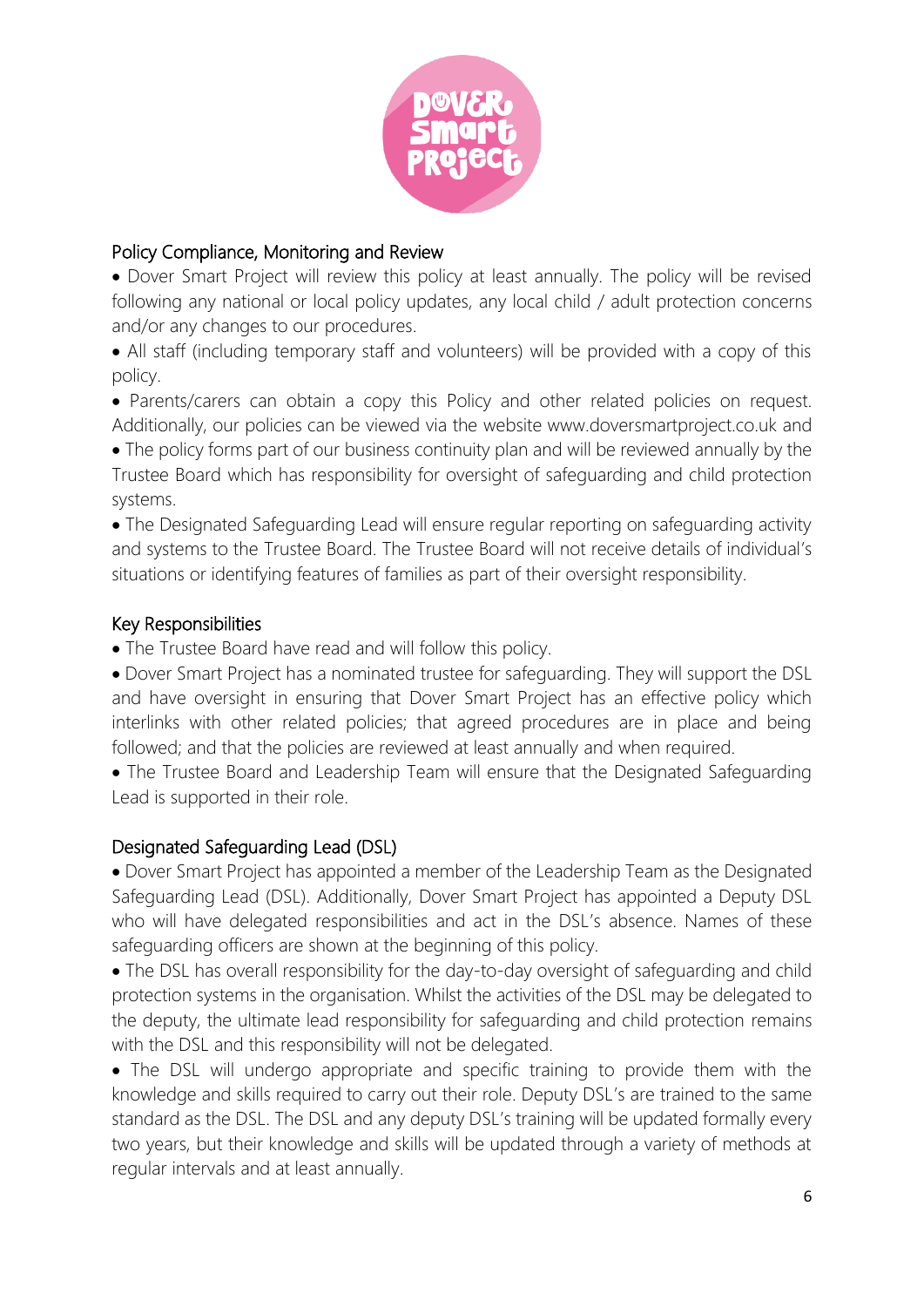

• The Trustee Board will be kept informed of any significant issues by the DSL.

• The DSL (and deputy) will be provided with sufficient time so they can provide appropriate support to staff and children / vulnerable adults regarding any new safeguarding and welfare concerns. This may include handling of referrals to integrated social care and working with other agencies where appropriate.

- It is the role of the DSL to:
	- o Act as the central contact point for all staff to discuss any safeguarding concerns.
	- o Maintain a confidential recording system for safeguarding and child protection concerns.
	- o Coordinate safeguarding action for individual children / vulnerable adults When supporting children / vulnerable adult with a social worker the DSL should have the details of the child's / vulnerable adult's social worker.
	- o Liaise with other agencies and professionals.
	- o Represent, or ensure Dover Smart Project is appropriately represented, at multiagency safeguarding meetings (including Child Protection conferences).
	- o Manage and monitor Dover Smart Project's role in any multi-agency plan for a child / vulnerable adult.
	- o Be available for staff to discuss any safeguarding concerns.
	- o Help promote outcomes by sharing the information about the welfare, safeguarding and child protection issues that children / vulnerable adults, including children / vulnerable adults with a social worker, are experiencing, or have experienced, with the Trustee Board and leadership staff.
	- o Ensure adequate and appropriate DSL cover arrangements in response to any closures and out of hours.
	- o Ensure all staff access appropriate safeguarding training as relevant.

## Members of Staff

All members of staff have a responsibility to:

- Provide a safe environment for children and vulnerable adults.
- Be prepared to identify children / vulnerable adults help.
- Understand what help is available.
- Understand Dover Smart Project's safeguarding policies and systems.
- Undertake regular and appropriate training which is regularly updated.
- Be aware of the process of making referrals to children's / adult social care and statutory assessment under the Children Act 1989.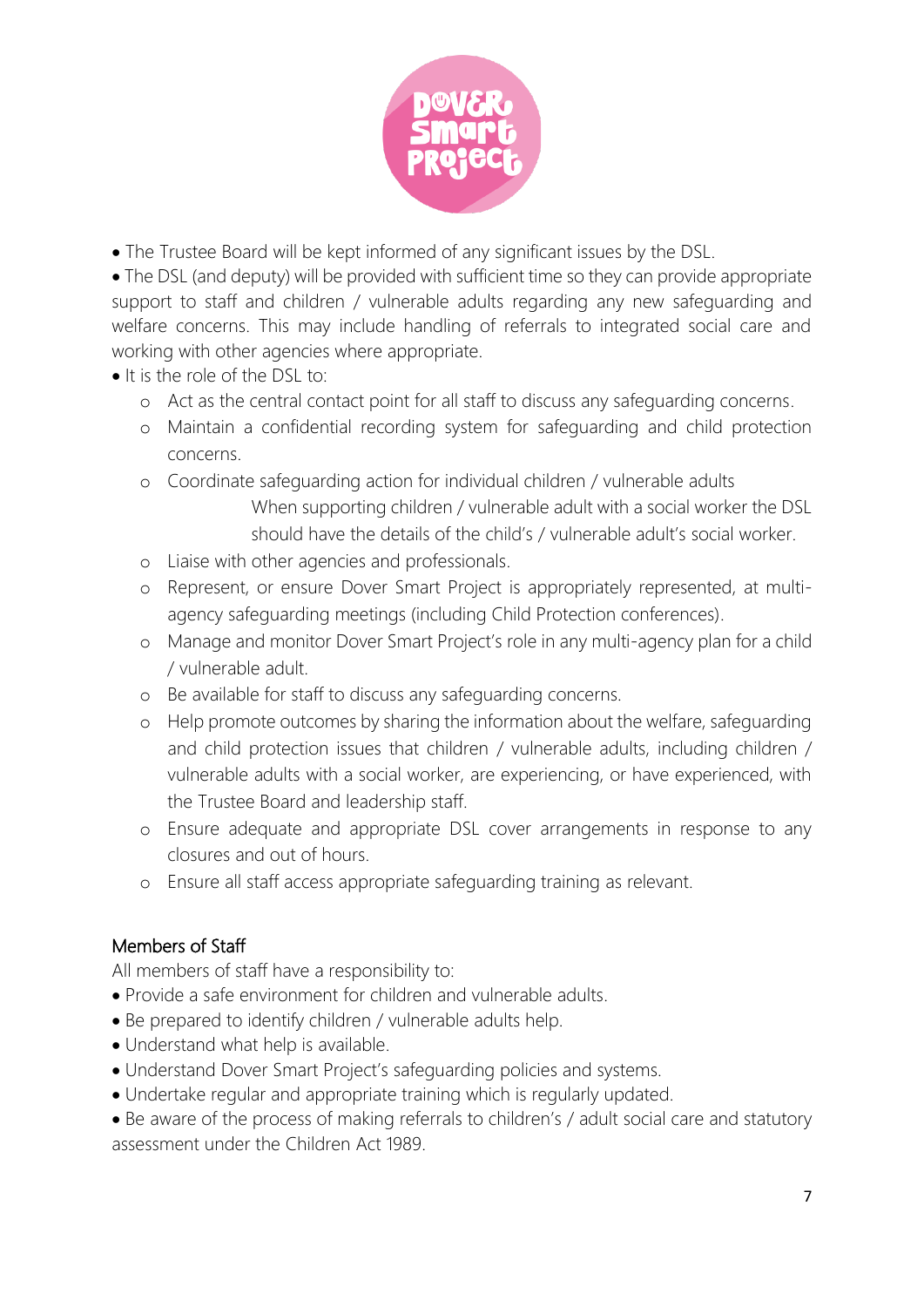

• Know what to do if a child / vulnerable adult tells them that he or she is being abused or neglected and understand the impact abuse and neglect can have upon a child / vulnerable adult.

• Be able to identify and act upon indicators that children / vulnerable adults are, or at risk of developing mental health issues.

- Know how to maintain an appropriate level of confidentiality.
- Be aware of the indicators of abuse and neglect so that they can identify cases of children / vulnerable adults who may need help or protection.

## Children, Young People and Vulnerable Adults

Children, young people and vulnerable adults have a right to:

- Feel safe, be listened to, and have their wishes and feelings taken into account.
- Contribute to the development of Dover Smart Project 's safeguarding policies.
- Receive help from a trusted adult.
- Learn how to keep themselves safe, including online.

## Parents and Carers

Parents/carers have a responsibility to:

- Understand and adhere to the relevant Dover Smart Project policies and procedures.
- Talk to their children / vulnerable adult about safeguarding issues and support Dover Smart Project in their safeguarding approaches.

• Identify behaviours which could indicate that their child / vulnerable adult is at risk of harm including online and seek help and support from Dover Smart Project or other agencies.

## What is child abuse?

Child abuse happens when a person harms a child. It can be physical, sexual or emotional, but can also involve neglect.

Children may be abused by:

- family members
- friends
- people working or volunteering in organisational or community settings
- people they know
- strangers.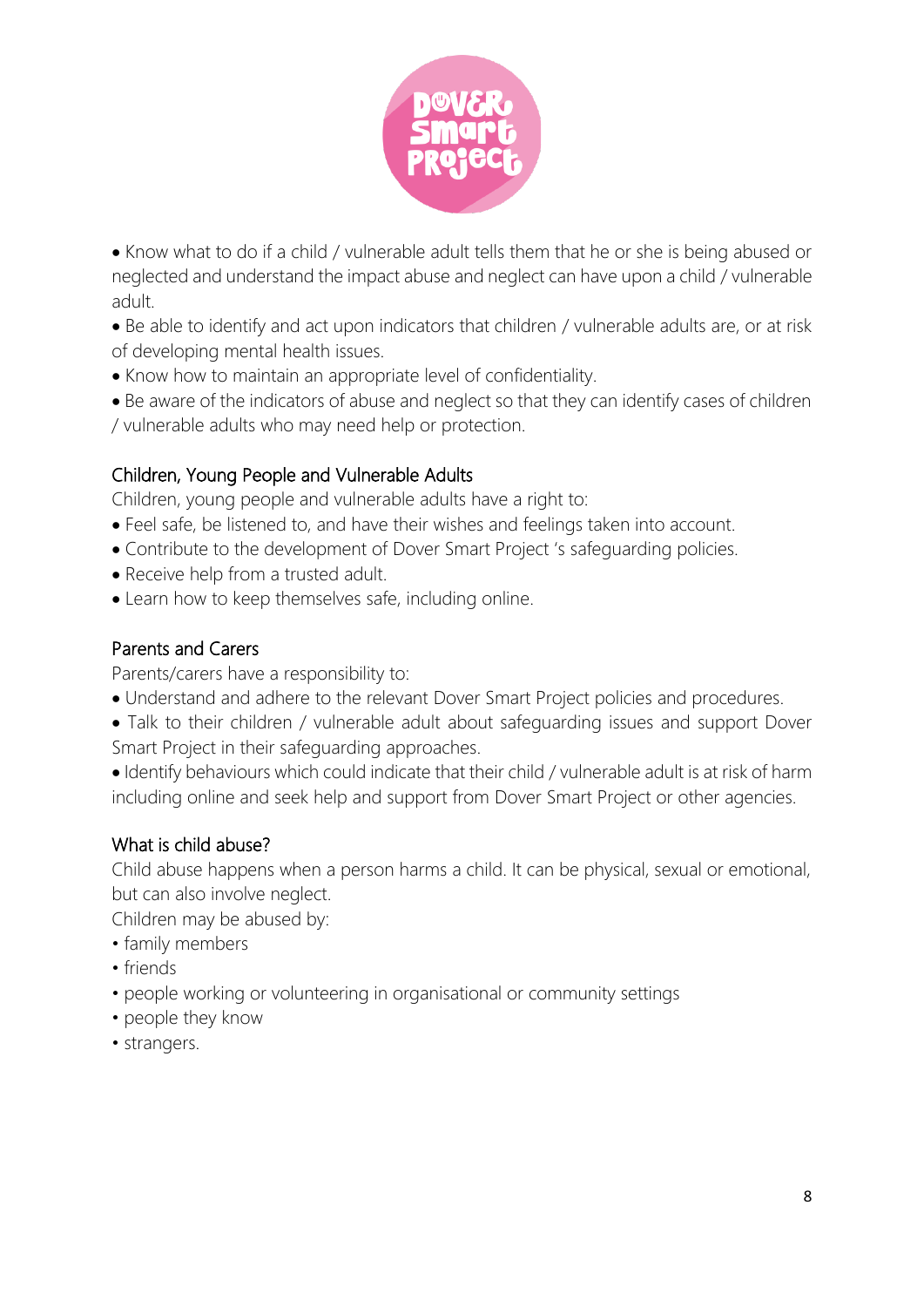

#### Identifying and preventing abuse

There are four main areas of abuse of which our staff and volunteers working with young people and vulnerable adults are made aware:

- 1. *Emotional Abuse:* Generally, this occurs when adults persistently fail to show young people and/or vulnerable adults due care, love or affection, where a young person may be consistently shouted at, threatened or taunted, or be subjected to sarcasm and unrealistic pressures. There may also be over-protection, preventing young people and/or vulnerable adults from socialising, or bullying to perform to high expectations. The young person or vulnerable adult may lose self-confidence and may become withdrawn and nervous. We will ensure that every young person and vulnerable adult individuality is respected at all times.
- 2. *Neglect:* Generally, this occurs when a person's essential needs for food, warmth and care are not met. Failing, or refusing, to provide love and affection could also be deemed as neglect. We will remain mindful of the impact of neglect for the young person and adults that we work with.
- 3. *Physical Abuse:* Generally, this occurs when adults, or even children, deliberately inflict injuries on a young person or vulnerable adult, or knowingly do not prevent such injuries. This includes for example injuries caused by hitting, shaking, squeezing, biting or using excessive force. It also occurs when an adult gives underage young people or vulnerable adult's alcohol, or inappropriate drugs, or fails to supervise their access to these substances.

*Sexual Abuse:* Generally, this occurs when boys and/or girls and/or vulnerable adults are abused by adults, both male and female, who use children or vulnerable people to meet their own sexual needs. This includes for example forcing a child or vulnerable adult to take part in sexual activity such as sexual intercourse, oral intercourse, masturbation, oral sex, showing children pornographic material.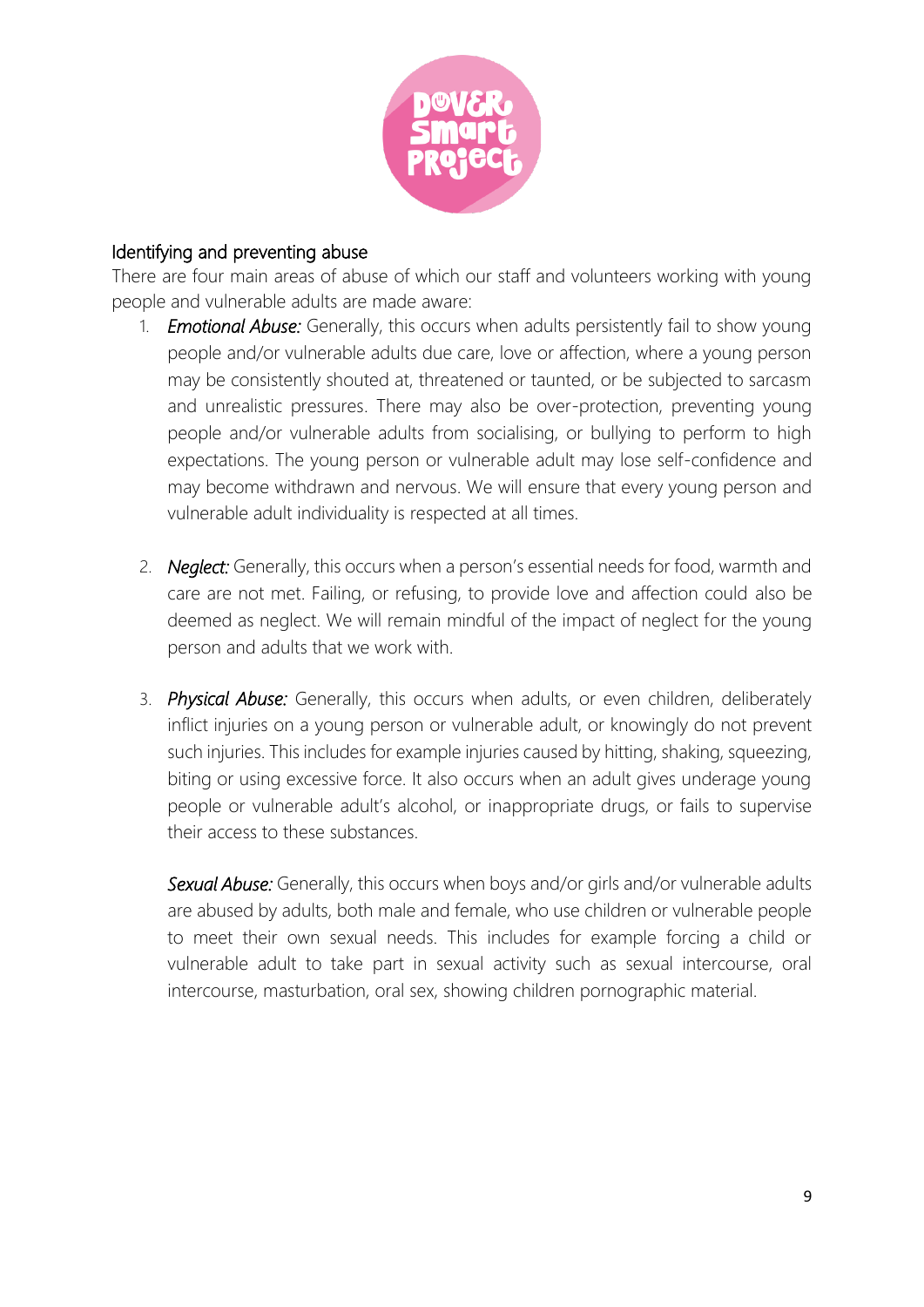

## Specific Safeguarding Issues (New section)

- Dover Smart Project is aware of a range of specific safeguarding issues and situations that can put children at greater risk of harm. Whilst some of these issues may be more likely to involve older children, early years children may still be at risk at harm, for example where there are concerns involving family members.
- Where staff are unsure how to respond to specific safeguarding issues, they should follow the processes as identified in this policy and speak with the DSL or a deputy.

## 1. Peer on Peer Abuse

- All members of staff at Dover Smart Project recognise that children are capable of abusing their peers, and that it can happen both inside and outside of the setting and online.
- Dover Smart Project recognises that peer on peer abuse can take many forms, including but not limited to:
	- o Bullying, including cyberbullying, prejudice-based and discriminatory bullying
	- o abuse in intimate personal relationships between peers
	- o physical abuse which can include hitting, kicking, shaking, biting, hair pulling, or otherwise causing physical harm
	- o sexual violence and sexual harassment
	- o consensual and non-consensual sharing of nudes and semi-nude images and/or videos (also known as sexting or youth produced sexual imagery)
	- o causing someone to engage in sexual activity without consent, such as forcing someone to strip, touch themselves sexually, or to engage in sexual activity with a third party
	- o upskirting (which is a criminal offence), which typically involves taking a picture under a person's clothing without their permission, with the intention of viewing their genitals or buttocks to obtain sexual gratification, or cause the victim humiliation, distress or alarm
	- o initiation/hazing type violence and rituals
- Dover Smart Project believes that abuse is abuse and it will never be tolerated or dismissed as "banter", "just having a laugh", "part of growing up" or "boys being boys" as this can lead to a culture of unacceptable behaviours and an unsafe environment for children.
- Dover Smart project recognises that even if there are no reported cases of peer on peer abuse, such abuse is still likely to be taking place.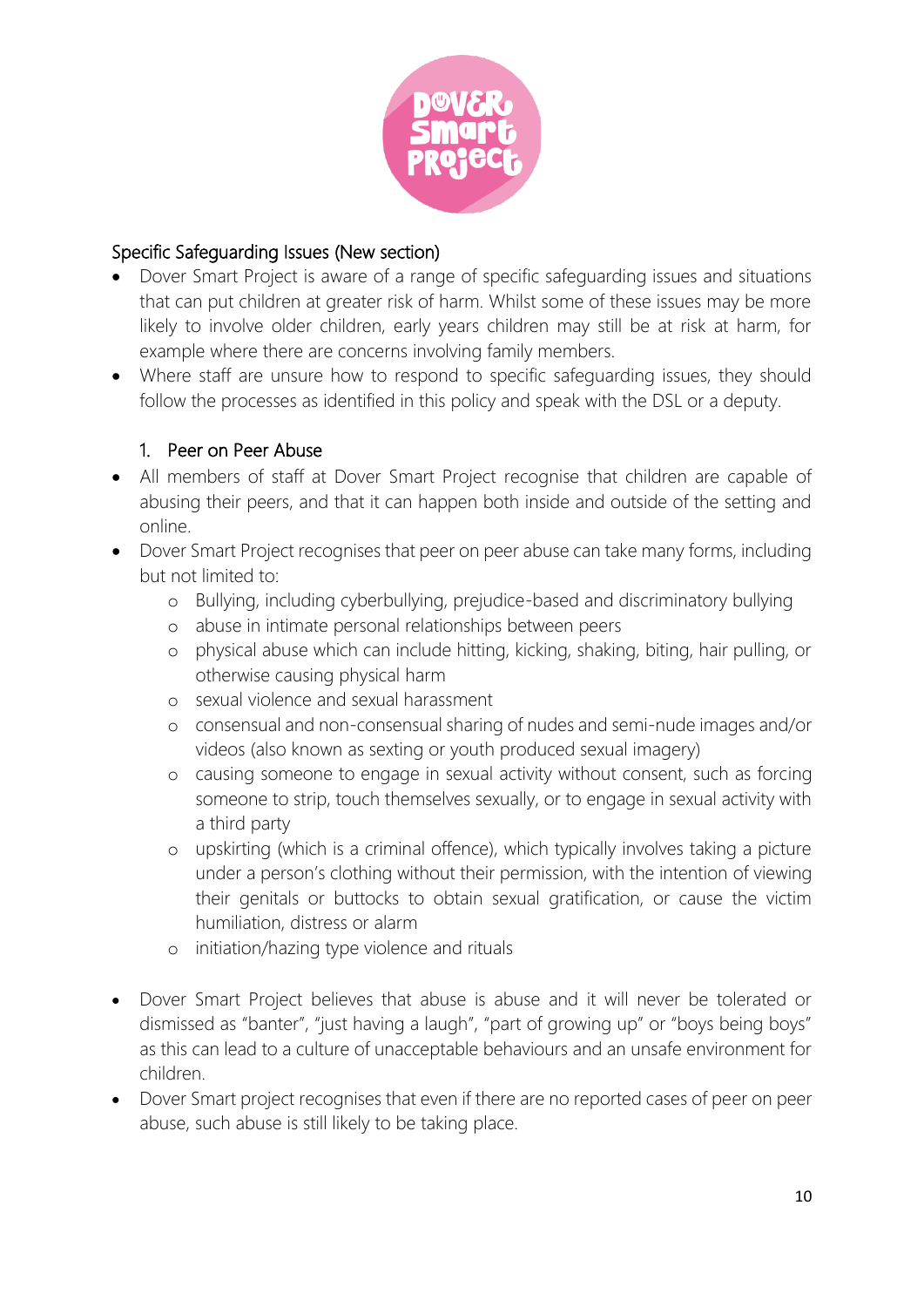

- All staff have a role to play in challenging inappropriate behaviours between peers. Staff recognise that that some peer on peer abuse issues may be affected by gender, age, ability and culture of those involved, i.e. for gender based abuse, girls are more likely to be victims and boys more likely to be perpetrators.
- In order to minimise the risk of peer-on-peer abuse, Dover Smart Project will:
	- o Implement a robust Anti-Bullying Policy
	- o Provide age appropriate groups and activities.
- Dover Smart Project want children to feel able to confidently report abuse and know their concerns will be treated seriously. All allegations of peer on peer abuse will be reported to the DSL and will be recorded, investigated, and dealt with in line with associated policies, including child protection, anti-bullying and behaviour. Children who experience abuse will be offered appropriate support, regardless of where the abuse takes place.
- Alleged victims, perpetrators and any other child affected by peer on peer abuse will be supported by:
	- o Taking reports seriously,
	- o Listening carefully
	- o Avoiding victim blaming
	- o Providing appropriate pastoral support
	- o Working with parents/carers
	- o Reviewing educational approaches, following procedures as identified in other policies e.g. the anti-bullying, behaviour and child protection policy, and where necessary and appropriate, informing the police and/or ICS*.*

## 2. Child on Child Sexual Violence or Harassment

- When responding to concerns relating to child on child sexual violence or harassment, Dover Smart project will follow the guidance outlined in Part Five of KCSIE 2021 and the DfE ['Sexual Violence and Sexual Harassment Between Children in Schools and Colleges'](https://www.gov.uk/government/publications/sexual-violence-and-sexual-harassment-between-children-in-schools-and-colleges) guidance.
- Dover Smart Project recognises sexual violence and sexual harassment can occur between two children of any age and sex. It can occur through a group of children sexually assaulting or sexually harassing a single child or group of children and can occur online and face to face (both physically and verbally). Sexual violence and sexual harassment is never acceptable.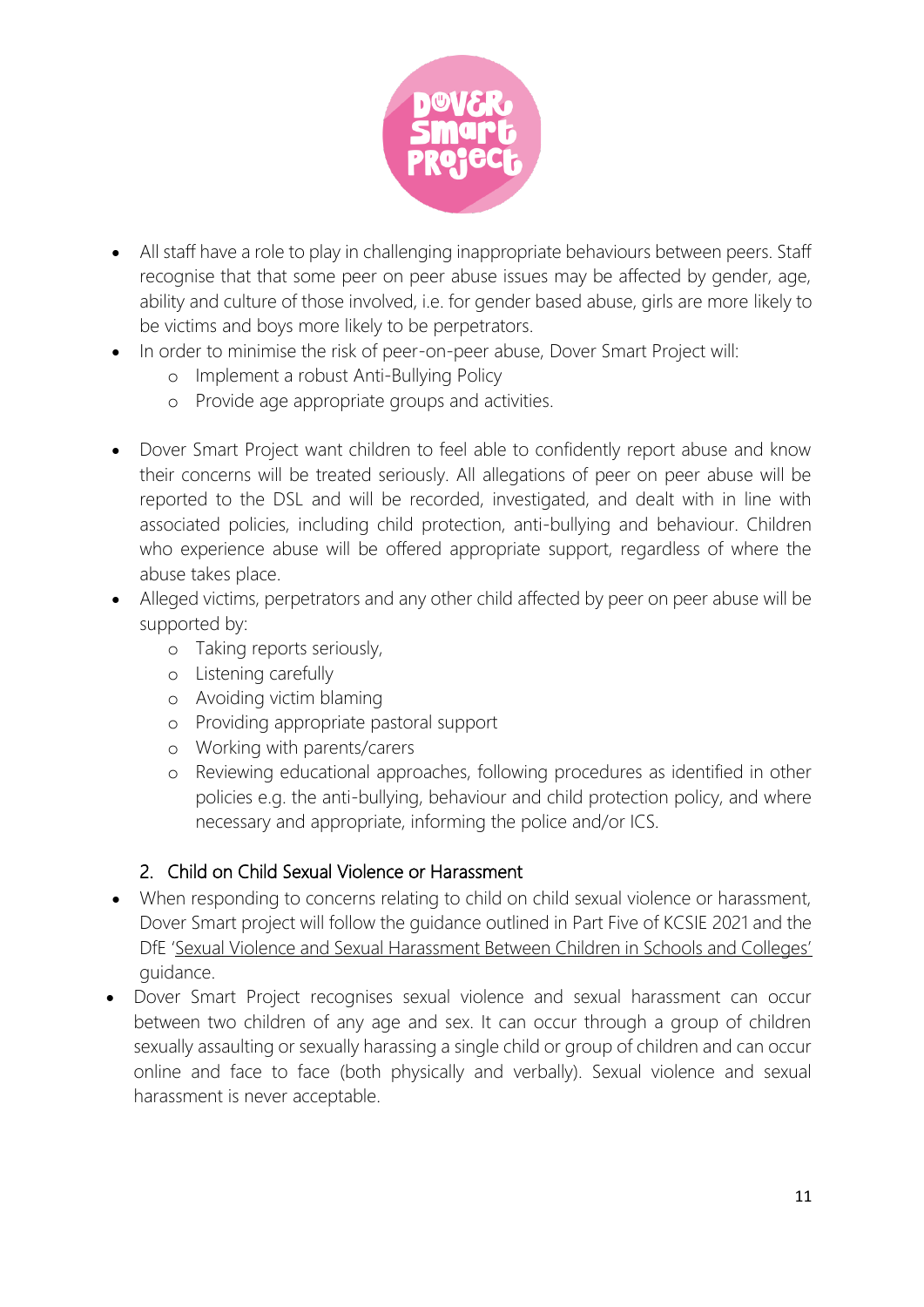

- All victims of sexual violence or sexual harassment will be reassured that they are being taken seriously and that they will be supported and kept safe. A victim will never be given the impression that they are creating a problem by reporting sexual violence or sexual harassment or be made to feel ashamed for making a report.
- When there has been a report of sexual violence or harassment, the DSL will make an immediate risk and needs assessment which will be considered on a case-by-case basis which explores how best to support and protect the victim and the alleged perpetrator (and any other children involved/impacted).
	- o The risk and needs assessment will be recorded and kept under review and will consider the victim (especially their protection and support), the alleged perpetrator, and all other children, and adult participants and staff and any actions that are required to protect them.
- Reports will initially be managed internally by the setting and where necessary will be referred to Integrated Children's Services and/or the Police.
	- o The decision making and required action taken will vary on a case by case basis, but will be informed by the wishes of the victim, the nature of the alleged incident (including whether a crime may have been committed), the ages and developmental stages of the children involved, any power imbalance, if the alleged incident is a one-off or a sustained pattern of abuse, if there are any ongoing risks to the victim, other children, adult students or setting staff, and, any other related issues or wider context.
- If at any stage the DSL is unsure how to proceed, advice will be sought from the local Safeguarding Service.

## 3. Nude and/or Semi-Nude Image Sharing by Children

The term 'sharing nudes and semi-nudes' is used to mean the sending or posting of nude or semi-nude images, videos or live streams of/by young people under the age of 18. Creating and sharing nudes and semi-nudes of under-18s (including those created and shared with consent) is illegal which makes responding to incidents complex.

The UKCIS [Sharing nudes and semi-nudes: advice for education settings working with](https://www.gov.uk/government/publications/sharing-nudes-and-semi-nudes-advice-for-education-settings-working-with-children-and-young-people)  [children and young people](https://www.gov.uk/government/publications/sharing-nudes-and-semi-nudes-advice-for-education-settings-working-with-children-and-young-people)'guidance outlines how all educational settings should respond to incidents and should be read and understood by DSLs working will all age groups, not just older learners.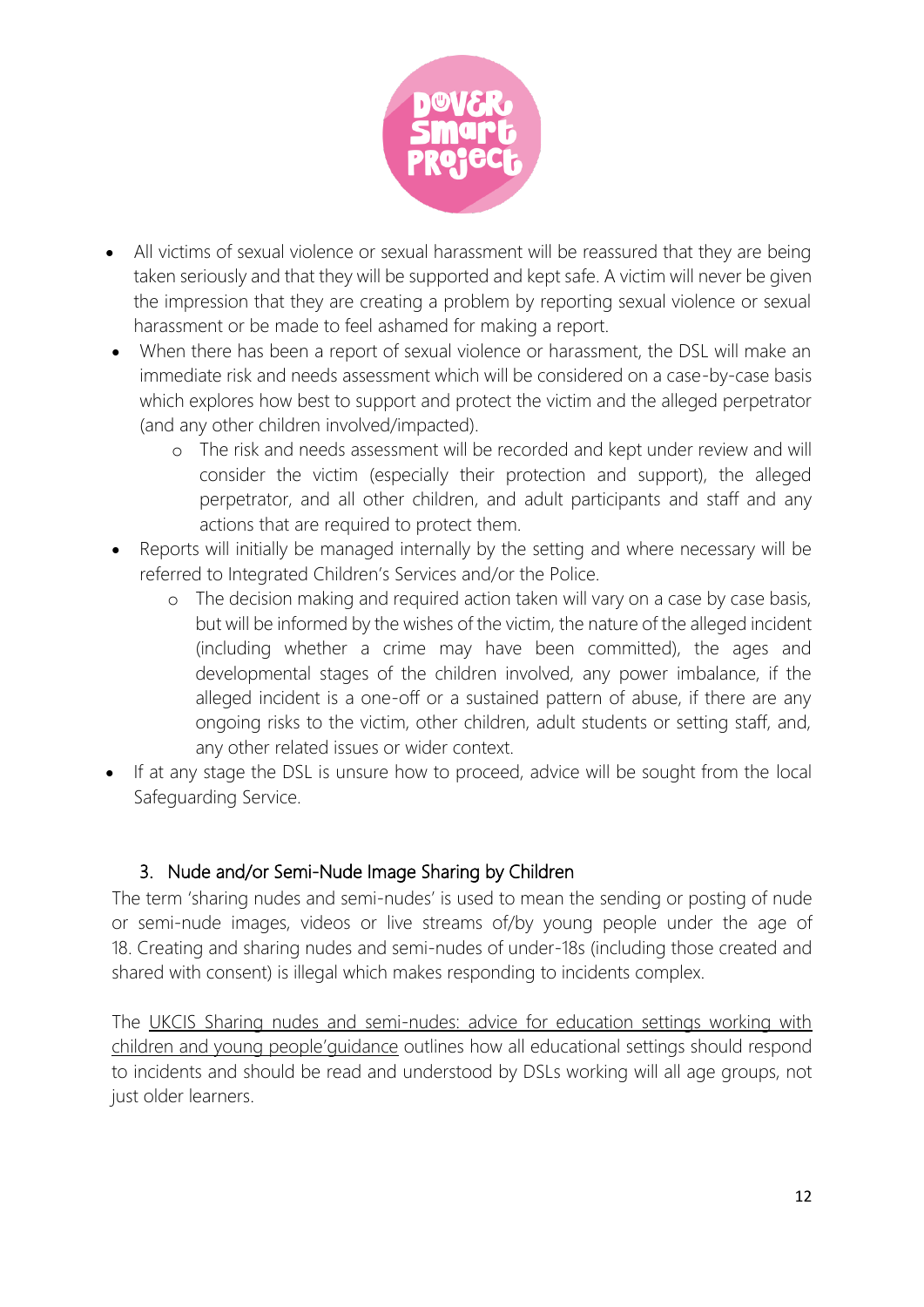

- Dover Smart Project recognises that consensual and non-consensual sharing of nudes and semi-nude images and/or videos (also known as youth produced/involved sexual imagery or "sexting") can be a safeguarding issue; all concerns will be reported to and dealt with by the DSL (or deputy).
- When made aware of concerns involving consensual and non-consensual sharing of nudes and semi-nude images and/or videos by children, staff are advised to:
	- o Report any concerns to the DSL immediately.
	- o Never view, copy, print, share, store or save the imagery, or ask a child to share or download it – this may be illegal. If staff have already viewed the imagery by accident, this will be immediately reported to the DSL.
	- o Not delete the imagery or ask the child to delete it.
	- o Not say or do anything to blame or shame any children involved.
	- o Explain to child(ren) involved that they will report the issue to the DSL and reassure them that they will receive appropriate support and help.
	- o Not ask the child or children involved in the incident to disclose information regarding the imagery and not share information about the incident with other members of staff, the child(ren) involved or their, or other, parents and/or carers. This is the responsibility of the DSL.
- DSLs will respond to concerns as set out in the non-statutory UKCIS quidance: Sharing [nudes and semi-nudes: advice for education settings working with children and young](https://www.gov.uk/government/publications/sharing-nudes-and-semi-nudes-advice-for-education-settings-working-with-children-and-young-people)  [people](https://www.gov.uk/government/publications/sharing-nudes-and-semi-nudes-advice-for-education-settings-working-with-children-and-young-people)' and the local [KSCMP](http://www.kscb.org.uk/guidance/online-safety) guidance. When made aware of a concern involving consensual and non-consensual sharing of nudes and semi-nude images and/or videos:
	- o the DSL will hold an initial review meeting to explore the context and ensure appropriate and proportionate safeguarding action is taken in the best interests of any child involved. This may mean speaking with relevant staff and the children involved as appropriate.
	- o parents and carers will be informed at an early stage and be involved in the process to best support children, unless there is good reason to believe that involving them would put a child at risk of harm.
	- o All decisions and action taken will be recorded in line with our child protection procedures.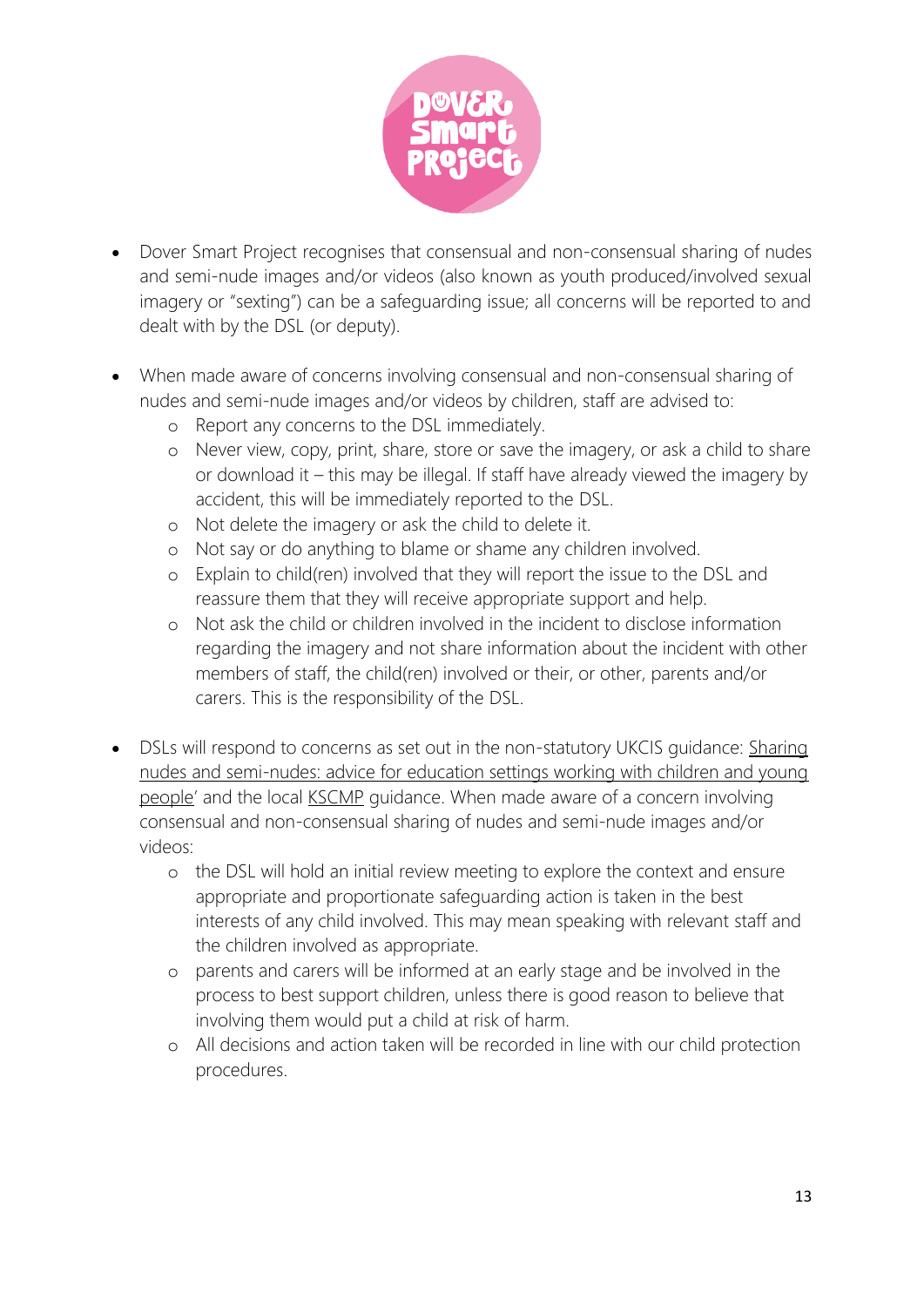

- o a referral will be made to ICS and/or the police immediately if:
	- the incident involves an adult (over 18).
	- there is reason to believe that a child has been coerced, blackmailed, or groomed, or there are concerns about their capacity to consent, for example, age of the child or they have special educational needs.
	- the image/videos involve sexual acts and a child under the age of 13, depict sexual acts which are unusual for the child's developmental stage, or are violent.
	- a child is at immediate risk of harm owing to the sharing of nudes and semi-nudes.
- o The DSL may choose to involve other agencies at any time if further information/concerns are disclosed at a later date.
- o If DSLs are unsure how to proceed, advice will be sought from the Education Safeguarding Service.

## 4. Child Sexual Exploitation (CSE) and Child Criminal Exploitation (CCE)

- Dover Smart Project recognises that CSE and CCE are forms of abuse that occur where an individual or group takes advantage of an imbalance in power to coerce, manipulate or deceive a child into taking part in sexual or criminal activity, in exchange for something the victim needs or wants, and/or for the financial advantage or increased status of the perpetrator or facilitator and/or through violence or the threat of violence. CSE and CCE can affect children, both male and female and can include children who have been moved (commonly referred to as trafficking) for the purpose of exploitation.
- If staff are concerned that a child may be at risk of CSE or CCE, immediate action should be taken by speaking to the DSL or a deputy.

## 5. Serious Violence

- All staff are made aware of the indicators which may signal children are at risk from or are involved with serious violent crime. These may include unexplained gifts or new possessions, increased absence, a change in friendships or relationships with older individuals or groups, a significant decline in performance, signs of self-harm or a significant change in wellbeing, or signs of assault or unexplained injuries.
- Any concerns regarding serious violence will be reported and responded to in line with other child protection concerns.
	- o The initial response to child victims is important and staff will take any allegations seriously and work in ways that support children and keep them safe.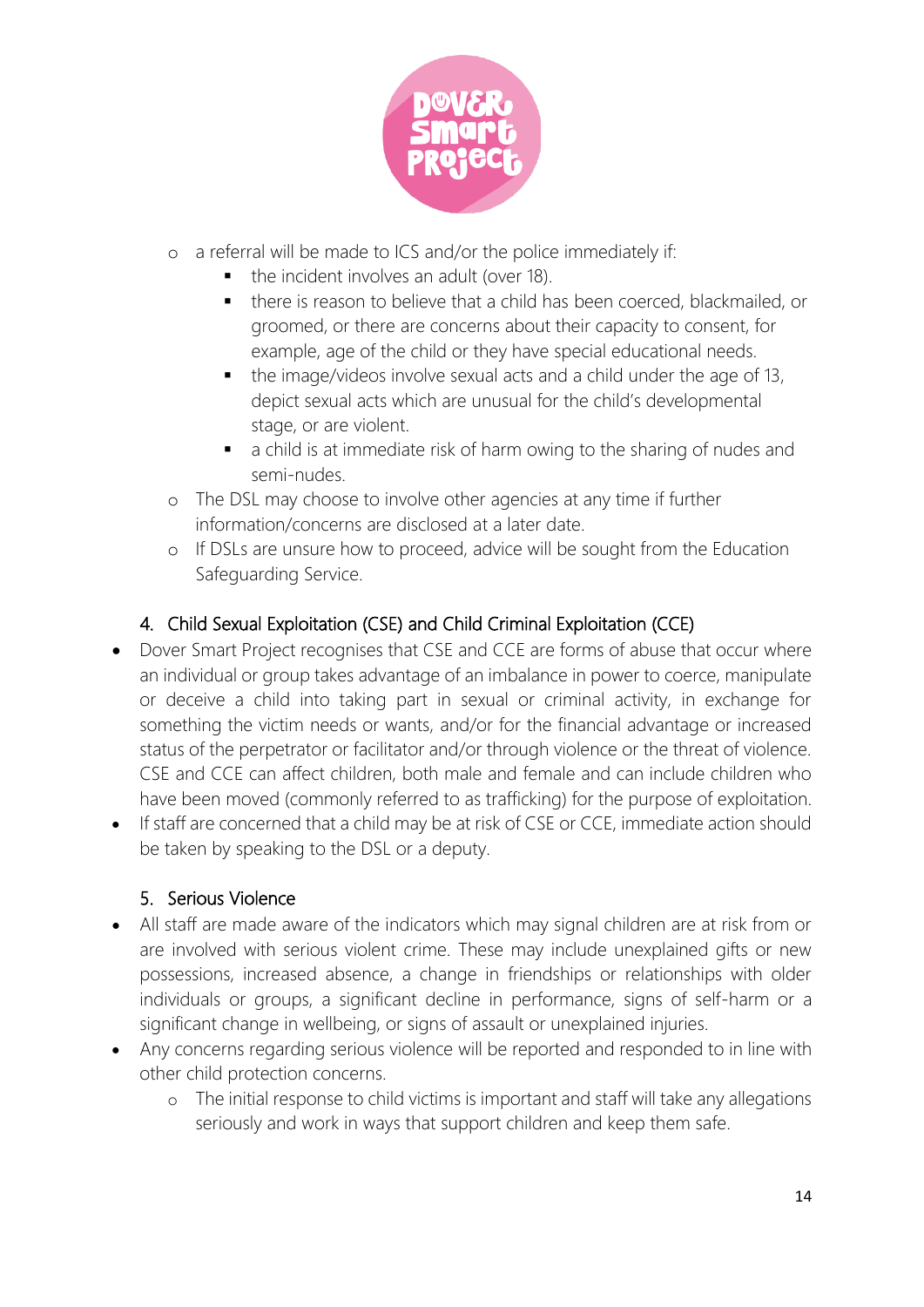

## 6. So-Called Honour Based Abuse

- So-called 'honour'-based abuse (HBA) encompasses incidents or crimes which have been committed to protect or defend the honour of the family and/or the community, including female genital mutilation (FGM), forced marriage, and practices such as breast ironing.
- All forms of HBA are abuse (regardless of the motivation) and concerns should be responded to in line with section 3 of this policy. Staff will report any concerns about HBA to the DSL (or a deputy).

## 7. Preventing Radicalisation

- Dover Smart Project is aware of our duty under section 26 of the Counter-Terrorism and Security Act 2015 (the CTSA 2015), to have "due regard to the need to prevent people from being drawn into terrorism", also known as the Prevent duty and the [specific obligations](https://www.gov.uk/government/publications/prevent-duty-guidance/prevent-duty-guidance-for-further-education-institutions-in-england-and-wales) placed upon us as an education provider regarding risk assessments, working in partnership, staff training, and IT policies.
- Dover Smart Project recognises that children are vulnerable to extremist ideology and radicalisation and staff will be alert to changes in children's behaviour which could indicate that they may be in need of help or protection.
- Staff will report any concerns to the DSL (or a deputy), who is aware of the local [procedures](https://www.kelsi.org.uk/child-protection-and-safeguarding/prevent-within-schools) to follow.

## If abuse is suspected:

Our Staff and Volunteers may be aware of abuse in a number of ways:

- A young person or vulnerable adult may tell them
- A person may have reported an incident, or may have a strong suspicion
- They may have the suspicion themselves

In many situations however, the signs will not be obvious and decisions about what actions to take can be difficult. The following signs and indicators are not exhaustive, and we understand that the presence of one or more indicators is not proof that abuse is actually taking place, but we should be mindful of these indicators and seek advice.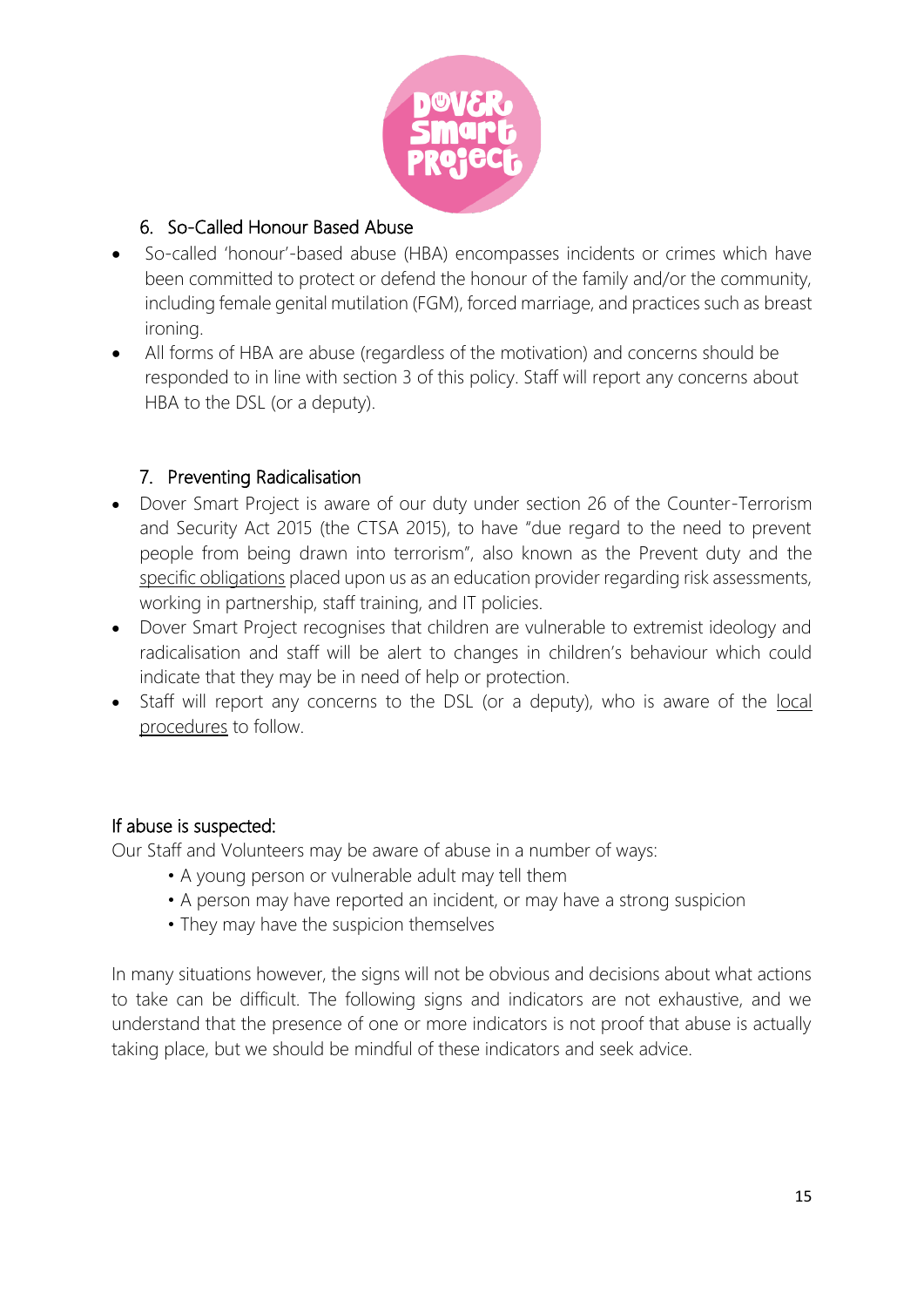

## *Signs and indicators:*

- An injury for which the explanation seems inconsistent
- Someone else (young person or adult) expresses concern about the welfare of the young person
- Unexplained changes in behaviour, e.g. becoming very quiet, withdrawn or displaying sudden uncharacteristic outbursts of temper
- Inappropriate sexual awareness, including explicit language
- Sexually explicit behaviour
- The person is distrustful of adults, particularly those with whom a close relationship will normally be expected
- The person has difficulty making friends
- A young person is prevented from socialising with other children
- Variations in eating patterns including overeating, loss of appetite etc
- Weight loss for no apparent reason
- Young people with access to unexplained items, gifts and money which might indicate concerns regarding exploitation.

It is NOT the responsibility of our Staff or Volunteers to decide that abuse is occurring, but it IS their responsibility to act on any concern, or to seek advice.

## If abuse is reported/alleged/suspected:

• Observations, conversations or concerns will be recorded, signed and dated.

• It will be made clear to any young person or adult making a disclosure, allegation, or expressing a concern, that it may be necessary to pass the information to another party. This discussion will be recorded in writing and the following information will be recorded by the member of staff:

- a) The date and time
- b) Location of discussion
- c) People present
- d) The facts of the conversation
- The matter must not be investigated or discussed with anyone other than the DSL.
- The DSL will assess the information and contact the appropriate local statutory services, e.g. schools/social services/police.
- The person will be listened to and encouraged to speak without interruption, comment or judgment.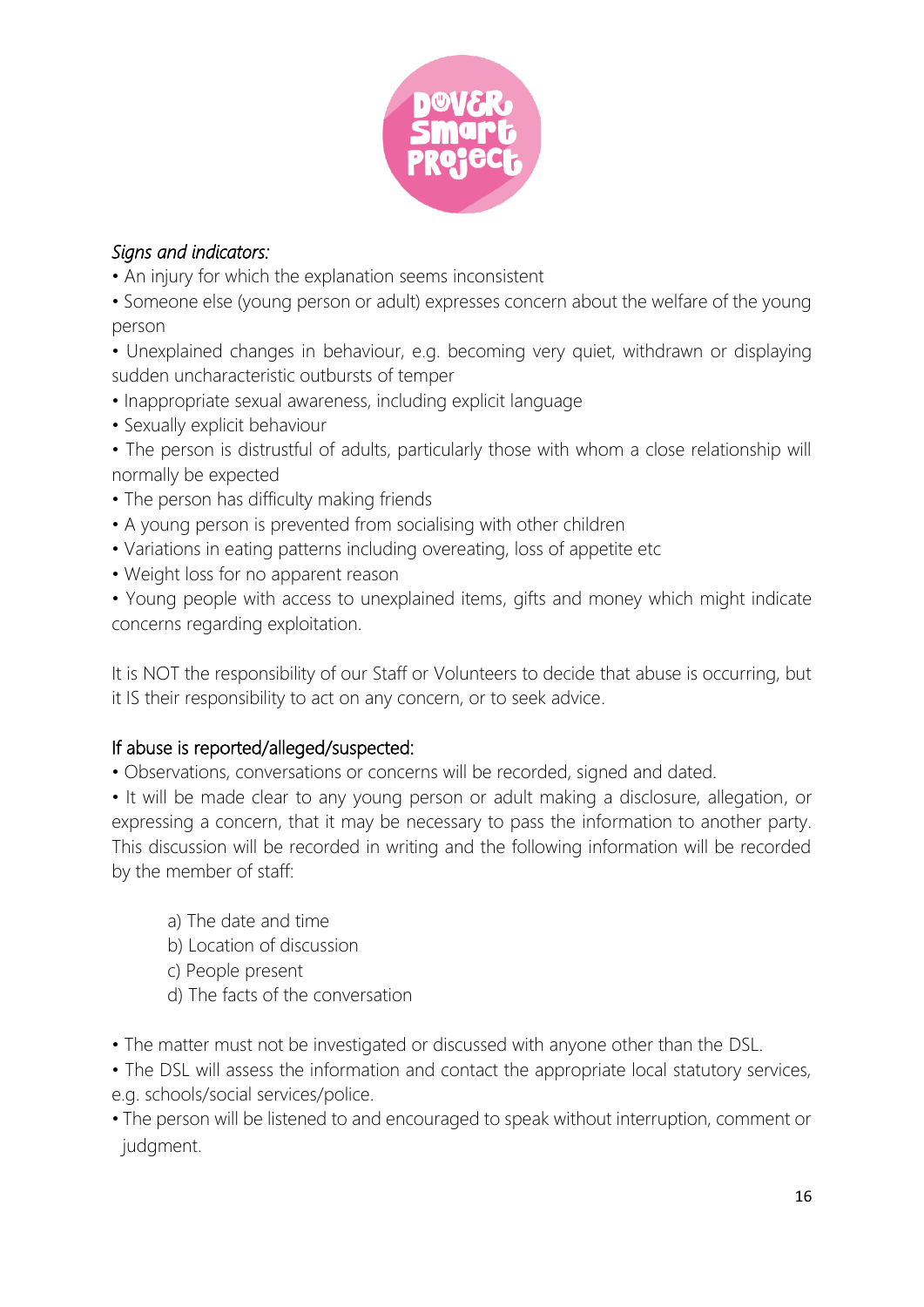

• It will be explained that in terms of Dover Smart Project's Confidentiality Policy, information may need to be shared with appropriate professionals in certain circumstances.

• If the matter is regarded as critical it should be referred immediately and directly to the DSL of Dover Smart Project.

## Record Keeping

• All safeguarding concerns, discussions and decisions, and reasons for those decisions, will be recorded in writing on Dover Smart Project's safeguarding incident/concern form. Information must be passed, without delay to the DSL. A body map will be completed if injuries have been observed.

o If members of staff are in any doubt about recording requirements, they should discuss their concerns with the DSL.

• Incident/Welfare concern forms are kept in the Safeguarding Folder. Regardless of the means of communication, staff must ensure their reporting is not viewed by anyone else.

• Records will be completed as soon as possible after the incident/event, using the child's / vulnerable adults words and will be signed and dated by the member of staff. If there is an immediate concern the member of staff should consult with a DSL before completing the form as reporting urgent concerns takes priority.

• Safeguarding records are kept for individual children / vulnerable adults and are maintained separately from all other records relating to the child / vulnerable adult. Safeguarding records are kept in accordance with data protection legislation and are retained centrally and securely by the DSL. Safeguarding records are shared with staff on a 'need to know' basis only.

## Multi-Agency Working

- Dover Smart Project recognises and is committed to its responsibility to work within the KSCMP multi-agency safeguarding arrangements. The management team and DSL will work to establish strong and co-operative local relationships with professionals in other agencies in line with statutory guidance.
- Dover Smart Project recognises the importance of multi-agency working and is committed to working alongside partner agencies to provide a coordinated response to promote children's welfare and protect them from harm. This includes contributing to KSCMP processes as required, such as, participation in relevant safeguarding multiagency plans and meetings, including Child Protection Conferences, Core Groups, Strategy Meetings, Child in Need meetings or other early help multi-agency meetings.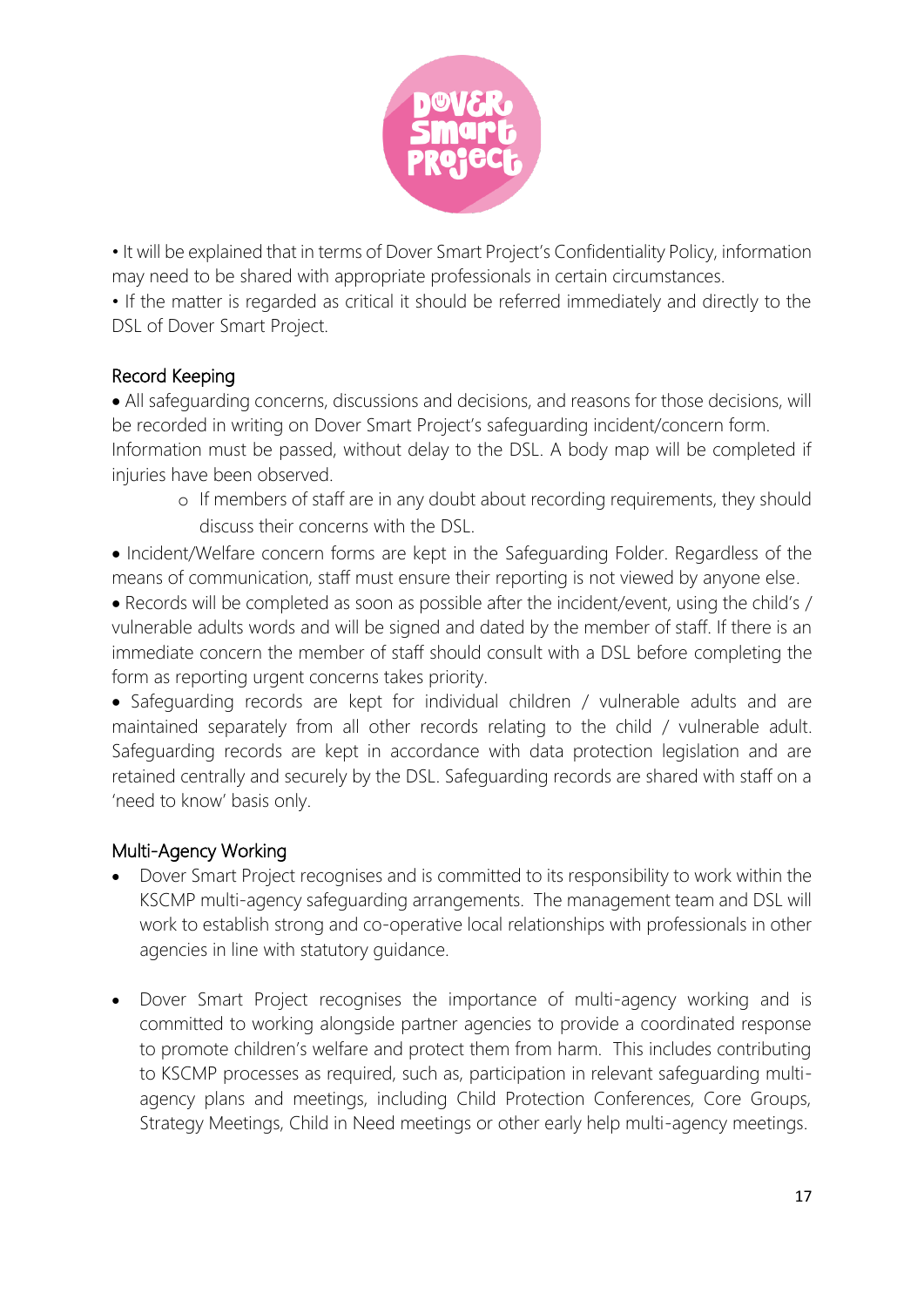

## Confidentiality and Information Sharing

• Dover Smart Project recognise our duty to share relevant information with appropriate agencies in matters relating to child and adult protection at the earliest opportunity.

- All staff must be aware that they cannot promise confidentiality.
- The DSL will disclose information about a child / vulnerable adult on a 'need to know' basis.

• All members of staff must be aware that whilst they have duties to keep any information confidential, they also have a professional responsibility to share information with other agencies to safeguard children / vulnerable adults.

• Dover Smart Project has an appropriately trained Data Protection Officer (DPO) as required by the General Data Protection Regulations (GDPR) to ensure that our organisation is compliant with all matters relating to confidentiality and information sharing requirements. Trained DSL officers are listed at the start of this policy.

• The Data Protection Act 2018 and GDPR do not prevent the sharing of information for the purposes of keeping children / vulnerable adults safe. Fears about sharing information must not be allowed to stand in the way of the need to safeguard and promote the welfare and protect the safety of children / vulnerable adults.

## **Complaints**

• Dover Smart Project has a Complaints Procedure available to parents, children, vulnerable adults and members of staff and visitors who wish to report concerns. This can be found on the website.

• All reported concerns will be taken seriously and considered within the relevant and appropriate process. Anything that constitutes an allegation against a member of staff or volunteer will be dealt with under the Whistleblowing Policy. This can be found in the safeguarding file or on the website.

## Staff Induction, Awareness and Training

• The DSL will ensure that all new staff and volunteers (including agency and third-party staff) receive Safeguarding Children and Vulnerable Adults training to ensure they are aware of Dover Smart Project's internal safeguarding processes as part of their induction.

• All staff members (including agency and third-party staff) will receive appropriate child safeguarding training to ensure they are aware of a range of safeguarding issues. This training will include online safety and will take place at least annually.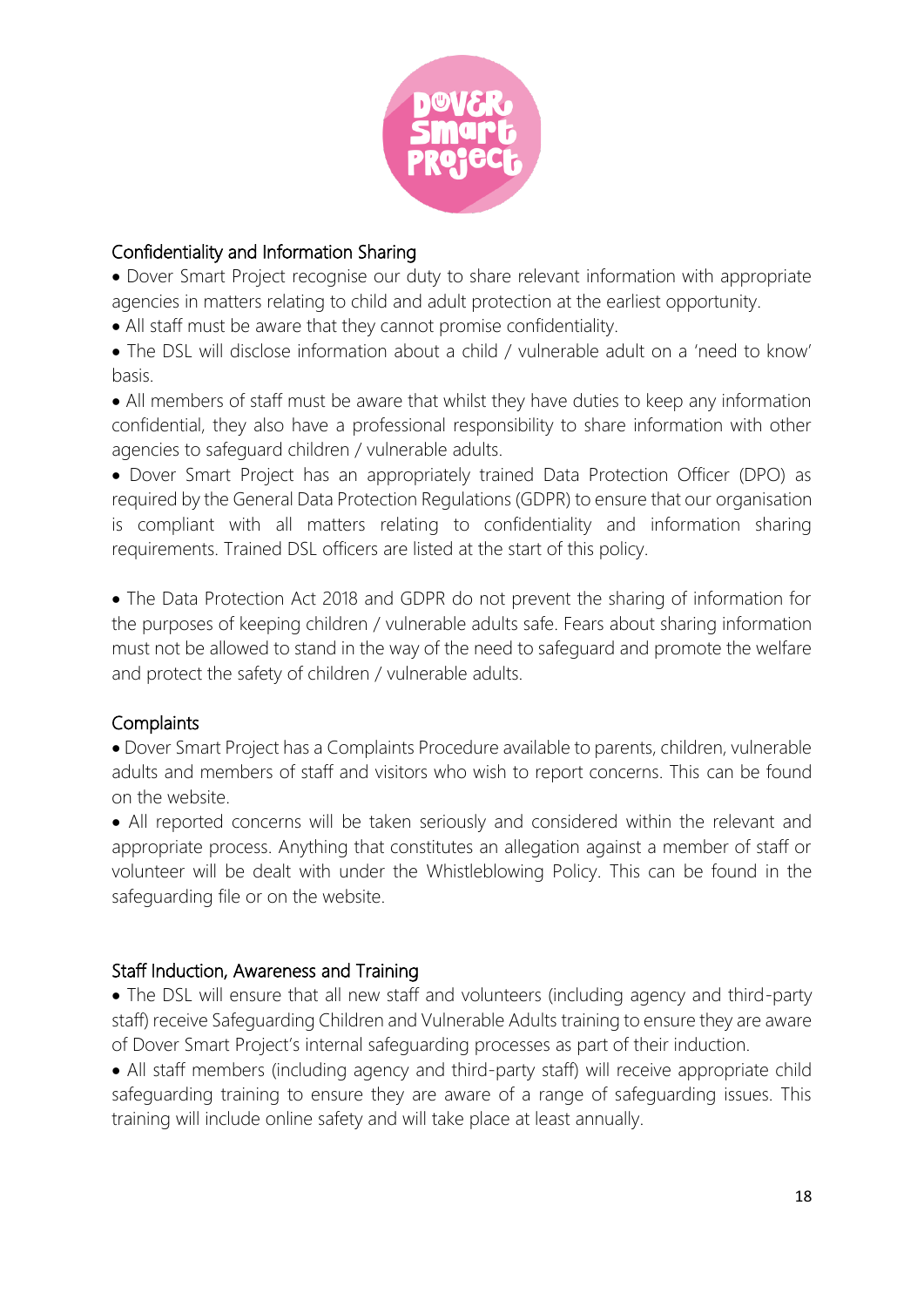

• In addition to specific safeguarding training, all staff will receive regular safeguarding and child protection updates through whole staff meetings, team meetings, or as individuals, as appropriate at least annually, to provide them with relevant skills and knowledge to safeguard children / vulnerable adults effectively.

• All staff members (including agency and third-party staff) will be made aware of Dover Smart Project's expectations regarding safe and professional practice via the staff code of conduct.

• Staff will be encouraged to contribute to and shape Dover Smart Project's safeguarding arrangements and child protection policies through review and feedback as well as inviting input at staff meetings.

## Safer Working Practice

• All members of staff are required to work within our clear guidelines on safer working practice as outlined in the code of conduct.

• All staff will be made aware of the professional risks associated with the use of social media and electronic communication (such as email, mobile phones, texting, social networking). Staff will adhere to relevant Dover Smart Project policies including staff code of conduct.

## Staff Supervision and Support

• Any member of staff affected by issues arising from concerns for children's / vulnerable adult's welfare or safety can seek support from the DSL, who can refer on to an outside agency as appropriate for further support.

• The induction process will include familiarisation with safeguarding responsibilities and procedures to be followed if members of staff have any concerns about a child's / vulnerable adult's safety or welfare.

• Dover Smart Project will provide appropriate supervision and support for all members of staff to ensure that:

o All staff are competent to carry out their responsibilities for safeguarding and promoting the welfare of children / vulnerable adults

o All staff are supported by the DSL in their safeguarding role.

o All members of staff have regular reviews of their own practice to ensure they improve over time.

## Safer Recruitment

• Dover Smart Project is committed to ensure that we develop a safe culture and that all steps are taken to recruit staff and volunteers who are safe to work with our children / vulnerable adults and staff.

• We follow relevant guidance from The Disclosure and Barring Service (DBS):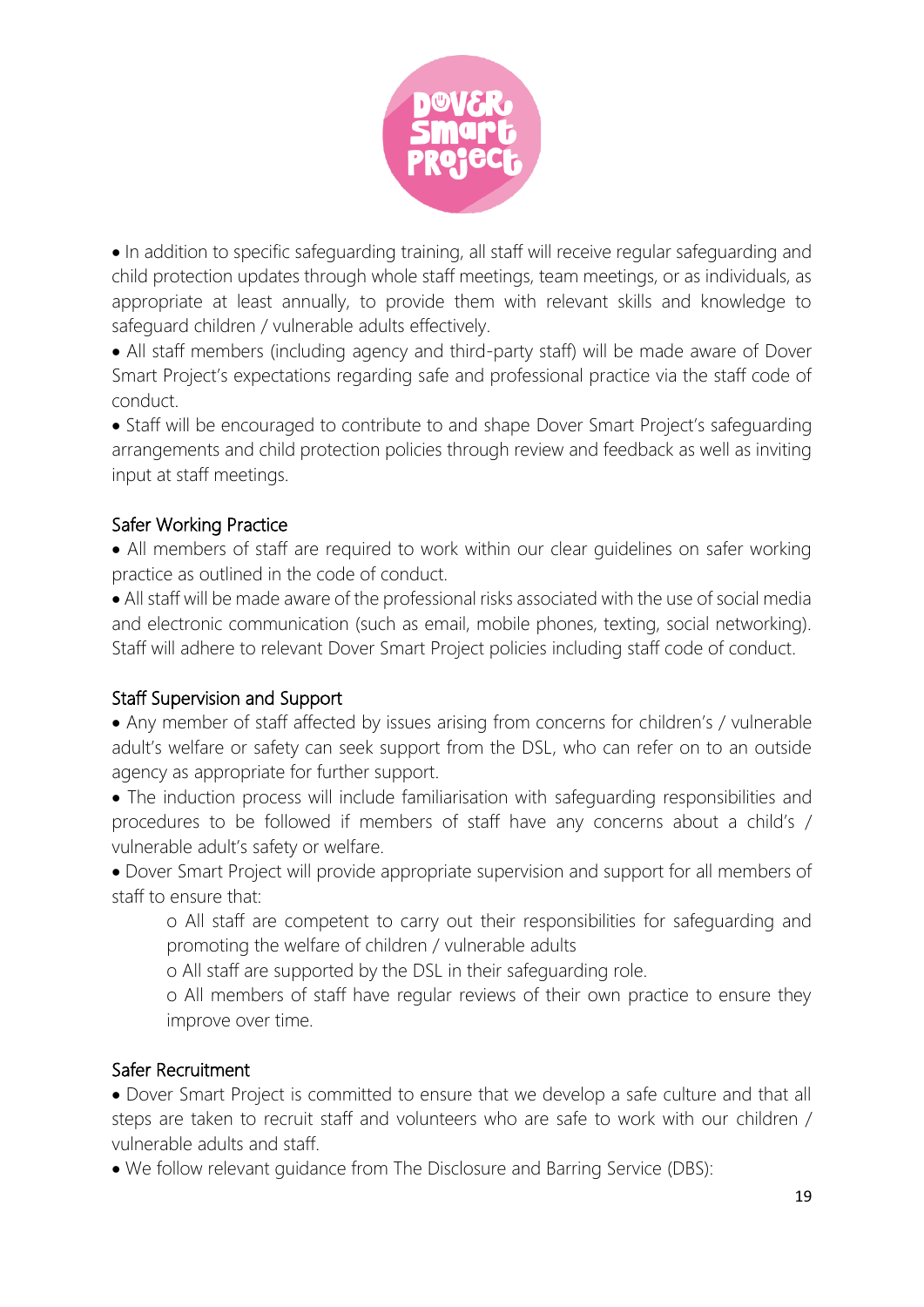

• The Board of Trustees and Leadership Team are responsible for ensuring that the Dover Smart Project follow safe recruitment processes outlined within guidance.

• The Board of Trustees will ensure that there is at least one of the persons who conducts an interview has completed safer recruitment training.

• We advise all staff to disclose any reason that may affect their suitability to work with children / vulnerable adult's including convictions, cautions, court orders, cautions, reprimands and warnings.

• We will ensure that all staff and volunteers have read the staff code of conduct and understand that their behaviour and practice must be in line with it.

## Allegations Against Members of Staff and Volunteers

• Dover Smart Project recognises that it is possible for any member of staff, including volunteers, Trustees, contractors, agency and third party staff and visitors to behave in a way that:

- o Indicates they have harmed a child / vulnerable adult, or may have harmed a child / vulnerable adult;
- o Means they have committed a criminal offence against or related to a child / vulnerable adult;
- o behaved towards a child or children / vulnerable adult in a way that indicates he or she may pose a risk of harm to children / vulnerable adults; or
- o behaved or may have behaved in a way that indicates they may not be suitable to work with children / vulnerable adults.

• All staff and volunteers should feel able to raise concerns about poor or unsafe practice and potential failures in Dover Smart Project's safeguarding regime. The Leadership Team at Dover Smart Project will take all concerns or allegations received seriously.

• Allegations should be referred immediately to the DSL who will inform the Board of Trustees to agree further action to be taken in respect of the child / vulnerable adult and staff member.

• In the event of allegations of abuse being made against the DSL, staff are advised that allegations should be reported to the Leadership Team. In the event of allegations of abuse being made against the Leadership Team, staff are advised that allegations should be reported to the chair of Trustees who will contact the LADO (Local Authority Designated Officer).

• All staff and volunteers should feel able to raise concerns about poor or unsafe practice and such concerns will always be taken seriously by the Leadership Team.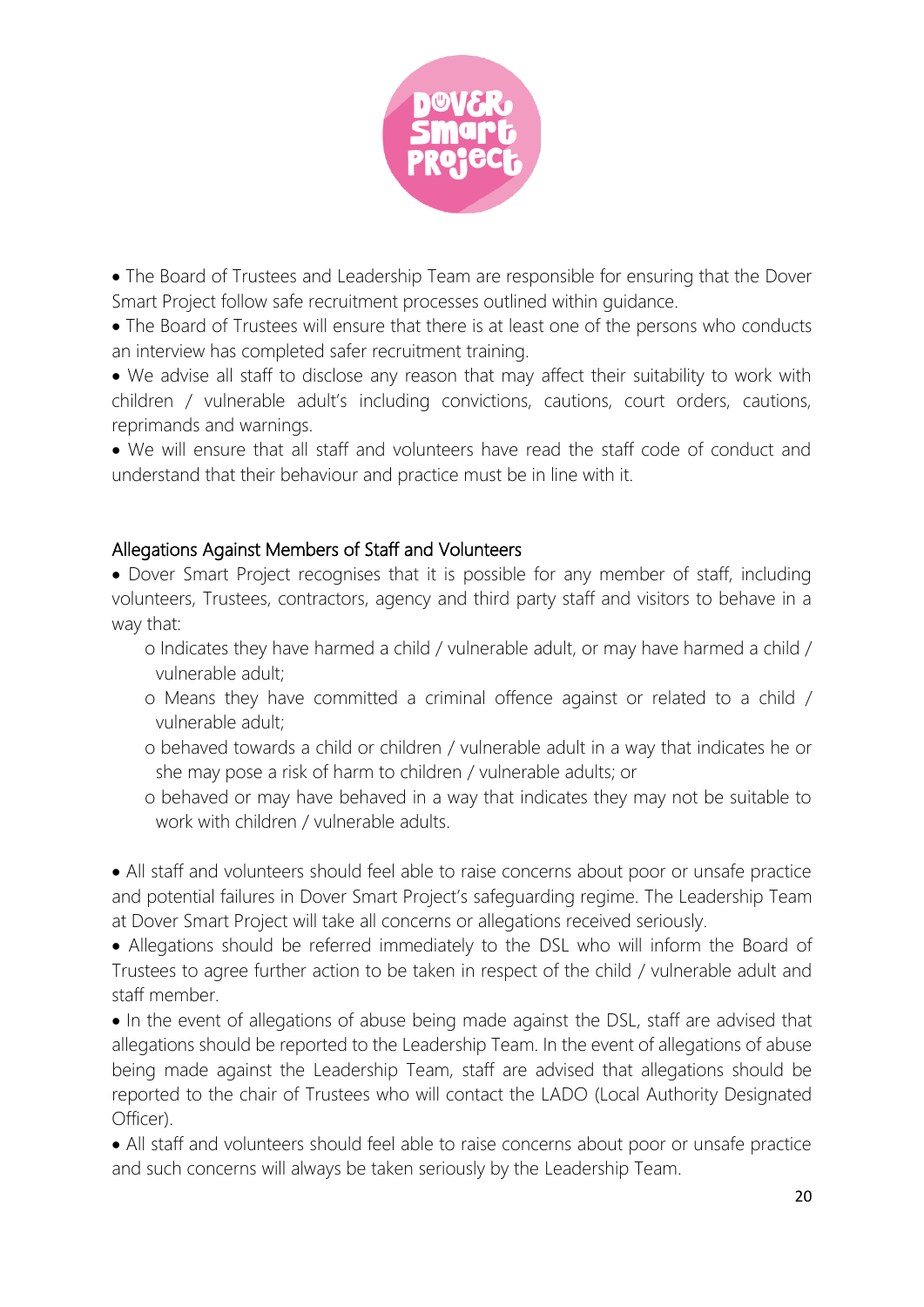

• All members of staff are made aware of the Whistleblowing procedure. It is a disciplinary offence not to report concerns about the conduct of a colleague that could place a child / vulnerable adult at risk.

• Staff can access the NSPCC whistleblowing helpline if they do not feel able to raise concerns regarding child protection failures internally.

o Staff can call 0800 028 0285 (8:00 AM to 8:00 PM Monday to Friday) or email [help@nspcc.org.uk.](mailto:help@nspcc.org.uk)

• Dover Smart Project legal duty to refer to the Disclosure and Barring Service (DBS) anyone who has harmed, or poses a risk of harm, to a child / vulnerable adult, or if there is reason to believe the member of staff has committed one of a number of listed offences, and who has been removed from working (paid or unpaid) in regulated activity, or would have been removed had they not left. The DBS will consider whether to bar the person.

o If these circumstances arise in relation to a member of staff at our organisation, a referral will be made as soon as possible after the resignation or removal of the individual in accordance with advice from the LADO

## NSPCC guidance on different types of abuse – Download [Definitions and signs of child abuse \(PDF\)](https://learning.nspcc.org.uk/media/1188/definitions-signs-child-abuse.pdf)

• Dover Smart Project use a wide range of technology. This includes computers, laptops, tablets and other digital devices, the internet and email systems.

o All Dover Smart Project owned devices and systems will be used in accordance with our acceptable use policies and with appropriate safety and security measures in place.

• Dover Smart Project recognises the specific risks that can be posed by mobile technology, including mobile phones and cameras.

o Further information reading the specific approaches relating to this can be found in our acceptable use and image use policies which can be found in the safeguarding file.

• We will do all we reasonably can to limit children's exposure to online risks. If learners or staff discover unsuitable sites or material, they are required to turn off monitor/screen or cover the screen and report the concern immediately to the DSL

o All users will be informed that use of our systems can be monitored, and that monitoring will be in line with data protection, human rights and privacy legislation.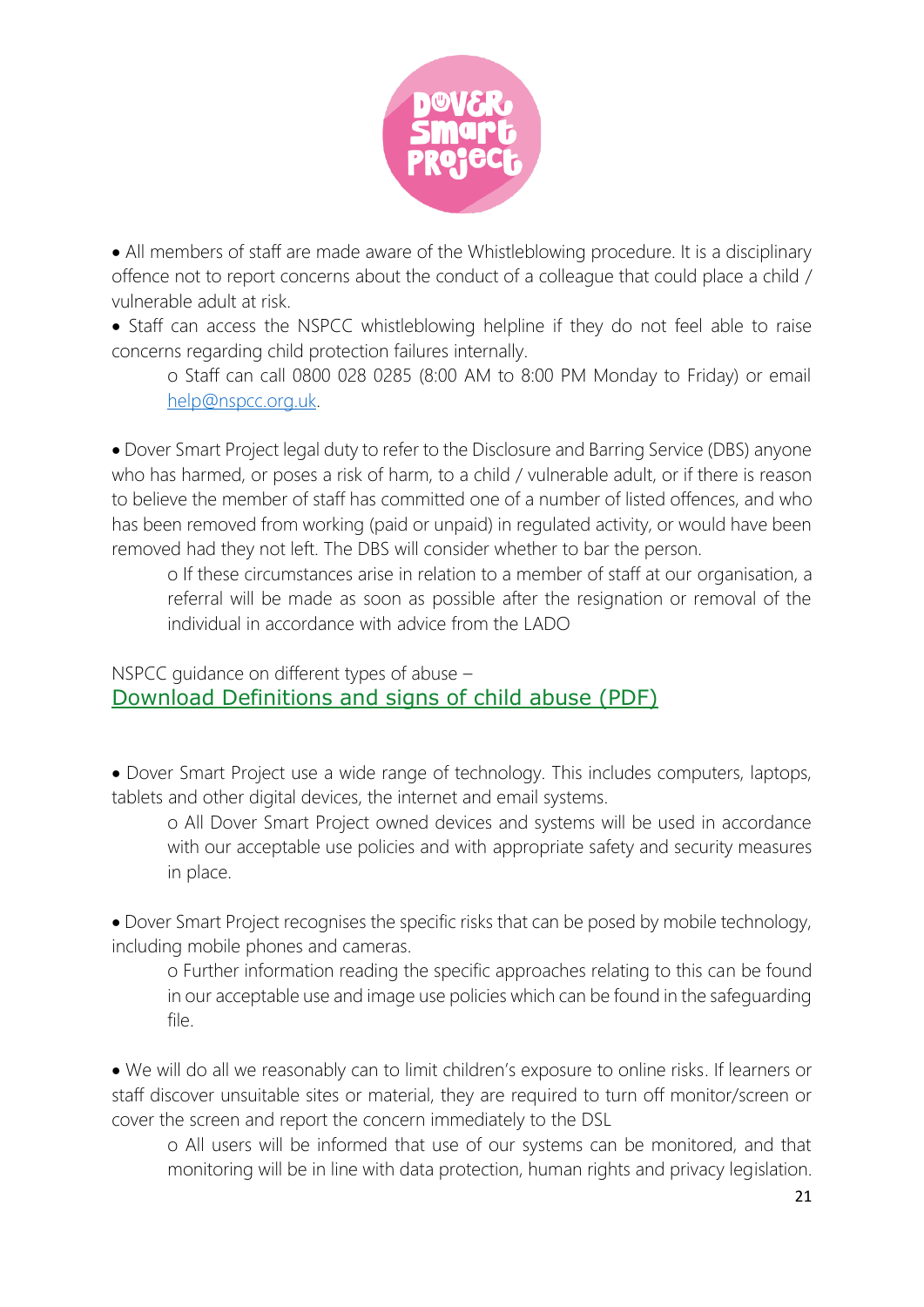

o Any access to material believed to be illegal will be reported immediately to the appropriate agencies, such as the Internet Watch Foundation and the police.

• Dover Smart Project will build a partnership approach to online safety and will support parents/carers to become aware and alert by providing information on our website and through existing communication channels such as newsletters or offering specific online safety events for parents/carers.

• Dover Smart Project will ensure that online safety training for all staff is integrated, aligned and considered as part of our overarching safeguarding approach.

o Where necessary, concerns will be escalated and reported to relevant partner agencies in line with local policies and procedures.

#### **Security**

- •No visitors will be invited to Dover Smart Project whilst groups are running, unless this has been pre-arranged and approved by the Leadership Team.
- •Dover Smart Project will not accept the behaviour of any individual (parent or other) that threatens security or leads others (child or adult) to feel unsafe. Such behaviour will be treated as a serious concern and may result in a decision to refuse access for that individual to the group setting.